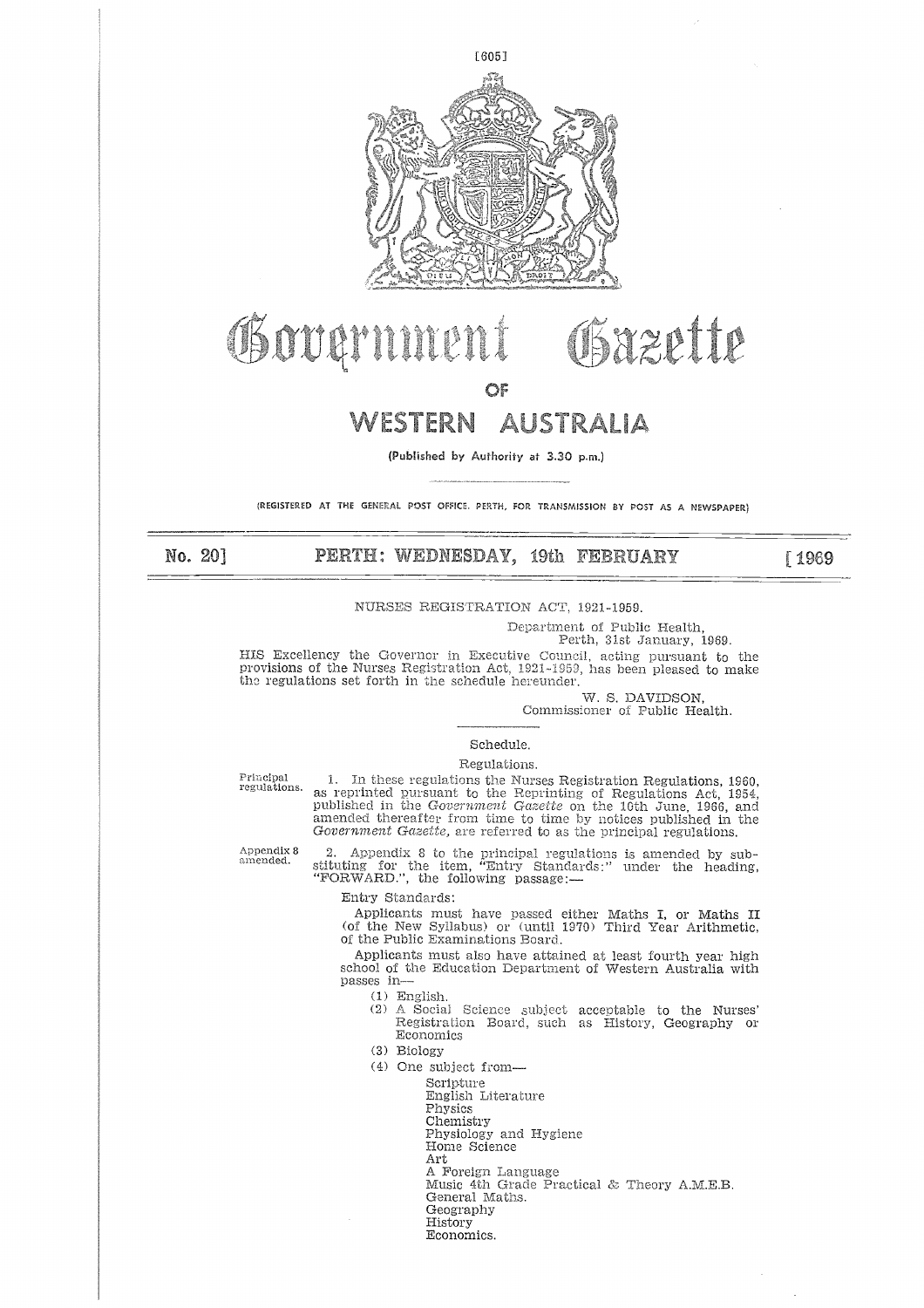### **ERRATUM.**

### HEALTH ACT, 1911-1968.

### Shire of Bridgetown.

ON page 98 of *Government Gazette* (No. 7) of 14th January, 1969, under the heading "PART I.—GENERAL SANITARY PROVISIONS.", the sideheading "By-law is amended—", should read "By-law 24 is amended—".

> E. C. MOLYNEUX, Shire Clerk.

### HOSPITALS ACT, 1927-1955.

WHEREAS it is provided in the Hospitals Act, 1927 (as amended) that a Board may of its own motion by resolution adopt the whole or any portion of by-laws formulated under the provisions of subsection (1) of section 37 of that Ac by the Governor for the guidance of Boards in respect of all or any of the matters regarding which Boards may make by-laws; and whereas model bylaws have been formulated in accordance with those provisions and are contained in regulation 10 of the regulations made under that Act, which regulations have, pursuant to the Reprinting of Regulations Act, 1954, been reprinted with amendments to and including that published in the *Government Gazette* on the 29th February, 1952, and as so reprinted were published in the *Government Gazette* on the 2nd February, 1960, and as amended thereafter: Now therefore, the Minister of Public Health, being the Board pursuant to section 7 of the Hospitals Act, 1927 (as amended) of each of the public hospitals specified in the Schedule hereunder, doth hereby resolve and determine that the said model by-laws be adopted by each of those hospitals.

Resolved this twenty-third day of January, 1969.

G. C. MacKINNON, Minister of Public Health, as the Board of each of the above public hospitals.

### Schedule.

Dampier District Hospital.

Kununurra District Hospital.

### HOSPITALS ACT, 1927-1955.

WHEREAS by section 22 of the Hospitals Act, 1927-1955 a Board in respect of any public hospital under its control may from time to time make by-laws not inconsistent with that Act as to any of the matters specified in subsection (1) of that section; and whereas the Minister of Public Health controls and is the Board pursuant to section 7 of that Act of the public hospitals specified in Schedule A hereunder and has pursuant to section 22 of that Act made a by-law 16 in respect of each of the public hospitals specified in Schedule A hereunder which by-law was published in the *Government Gazette* on the 16th May, 1967, now therefore the Minister of Public Health being the Board of and having the control of each of the public hospitals specified in Schedule  $\hat{P}$ hereunder do hereby revoke the by-law 16 published in the *Government Gazette* on the 16th day of May, 1967, in respect of those public hospitals and substitute therefor in respect of those public hospitals the by-law set forth in Schedule B hereunder.

Resolved this twenty-third day of January, 1969.

G. C. MacKINNON, Minister of Public Health, as the Board of the public hospitals above referred to.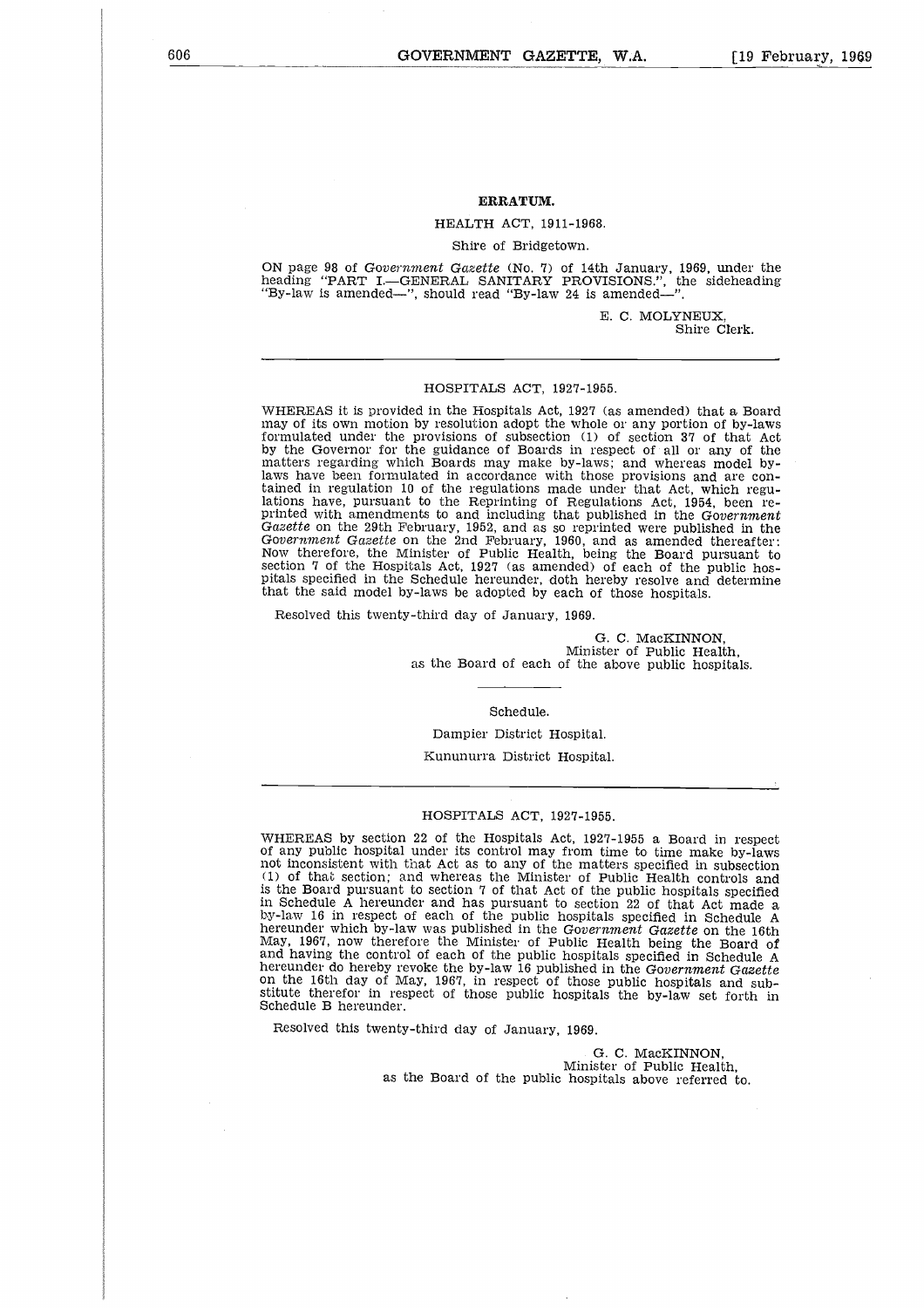### Schedule A. Mount Henry Hospital. Sunset Hospital.

| Schedule A.<br>Mount Henry Hospital.<br>Sunset Hospital.                                                                        |                                                                                                                                                  |                   |
|---------------------------------------------------------------------------------------------------------------------------------|--------------------------------------------------------------------------------------------------------------------------------------------------|-------------------|
| Schedule B.                                                                                                                     |                                                                                                                                                  |                   |
| 16. The fees payable for hospital service granted in or by the hospital shall<br>e at the following rates:—                     |                                                                                                                                                  |                   |
| Restorative Unit:                                                                                                               |                                                                                                                                                  | \$                |
| Non-Pensioners—per day man man man man                                                                                          | $\mathbf{r}$                                                                                                                                     | 10.00             |
| <b>Pensioners</b><br><b>Contract Contract</b><br><b>Save Contract</b>                                                           | $\mathbf{r}$ , $\mathbf{r}$ , $\mathbf{r}$ , $\mathbf{r}$ , $\mathbf{r}$ , $\mathbf{r}$ , $\mathbf{r}$ , $\mathbf{r}$ , $\mathbf{r}$<br>$\cdots$ | No Charge         |
|                                                                                                                                 | Patients Receiving<br>Intensive Nursing<br>Care.                                                                                                 | Other<br>Patients |
| Nursing Home:                                                                                                                   | \$                                                                                                                                               | \$                |
| Pensioners without other income—per day<br>Others—per day<br>$\mathbf{r}$ and $\mathbf{r}$ are the set of $\mathbf{r}$<br>1.111 | 6.71<br>8.60                                                                                                                                     | 3.71<br>5.60      |
| Frail, Aged, or Ambulant Residents—per week                                                                                     |                                                                                                                                                  | 10.80             |

### HOSPITALS ACT, 1927-1955.

WHEREAS by section 37 of the Hospitals Act, 1927-1955, a Board may by resolution adopt the whole or any portion of by-laws formulated by the Governor for the guidance of Boards; and whereas the Minister of Public Health is the Board pursuant to section 7 of that Act of the Public hospitals specified in Schedule "A" hereunder and as such Board has in respect of each of these hospitals adopted the Model By-laws so formulated under regulation 10 of the regulations made under the said Act published as reprinted in the *Government Gazette* on the 2nd February, 1960, and amended from time to time by notices published in the *Government Gazette:* Now, therefore, the Minister of Public Health, being the Board pursuant to section 7 of the said Hospitals Act, 1927-1955, of each of the public hospitals specified in Schedule A hereunder, doth hereby resolve and determine that the said adopted by-laws be amended in respect of each of these hospitals in the manner as set out in Schedule B hereunder.

Resolved this 23rd day of January, 1969.

### G. C. MacKINNON, Minister of Public Health,

as the Board of each of the public hospitals above referred to.

### Schedule A.

### Schedule B.

|                                                                                                    |                          | Coolgardie Hospital.<br>Parkfield Hospital.<br>Port Hedland Native Hospital.<br>Wyndham Native Hospital. |                                             |                                  |                                                                |                                     |
|----------------------------------------------------------------------------------------------------|--------------------------|----------------------------------------------------------------------------------------------------------|---------------------------------------------|----------------------------------|----------------------------------------------------------------|-------------------------------------|
|                                                                                                    |                          | Schedule B.                                                                                              |                                             |                                  |                                                                |                                     |
| By substituting for By-Law 16 the following by-law:-                                               |                          |                                                                                                          |                                             |                                  |                                                                |                                     |
| The fees payable for treatment of patients at the hospital shall be at<br>.6.<br>following rates:— |                          |                                                                                                          |                                             |                                  |                                                                |                                     |
|                                                                                                    |                          |                                                                                                          |                                             |                                  | Patients Receiving<br>Intensive Nursing<br>Care—per day.<br>\$ | Other<br>Patients<br>per day.<br>\$ |
| (i) Pensioners without other income<br>(ii) Other patients:                                        |                          |                                                                                                          |                                             |                                  | 6.71                                                           | 3.71                                |
| Single Room<br>2-3 Bed Ward<br>4-6 Bed Ward<br>Other Beds                                          | $\mathbf{L}$<br>$\cdots$ | $\sim 100$<br><b>Contract Contract</b><br>and the same of the same of the same<br>$\sim$                 | the company of the company of<br>$\sim 100$ | $\ldots$<br>$\cdots$<br>$\cdots$ | 8.60<br>8.00<br>7.40<br>6.71                                   | 5.60<br>5.00<br>4.40<br>3.71        |
|                                                                                                    |                          |                                                                                                          |                                             |                                  |                                                                |                                     |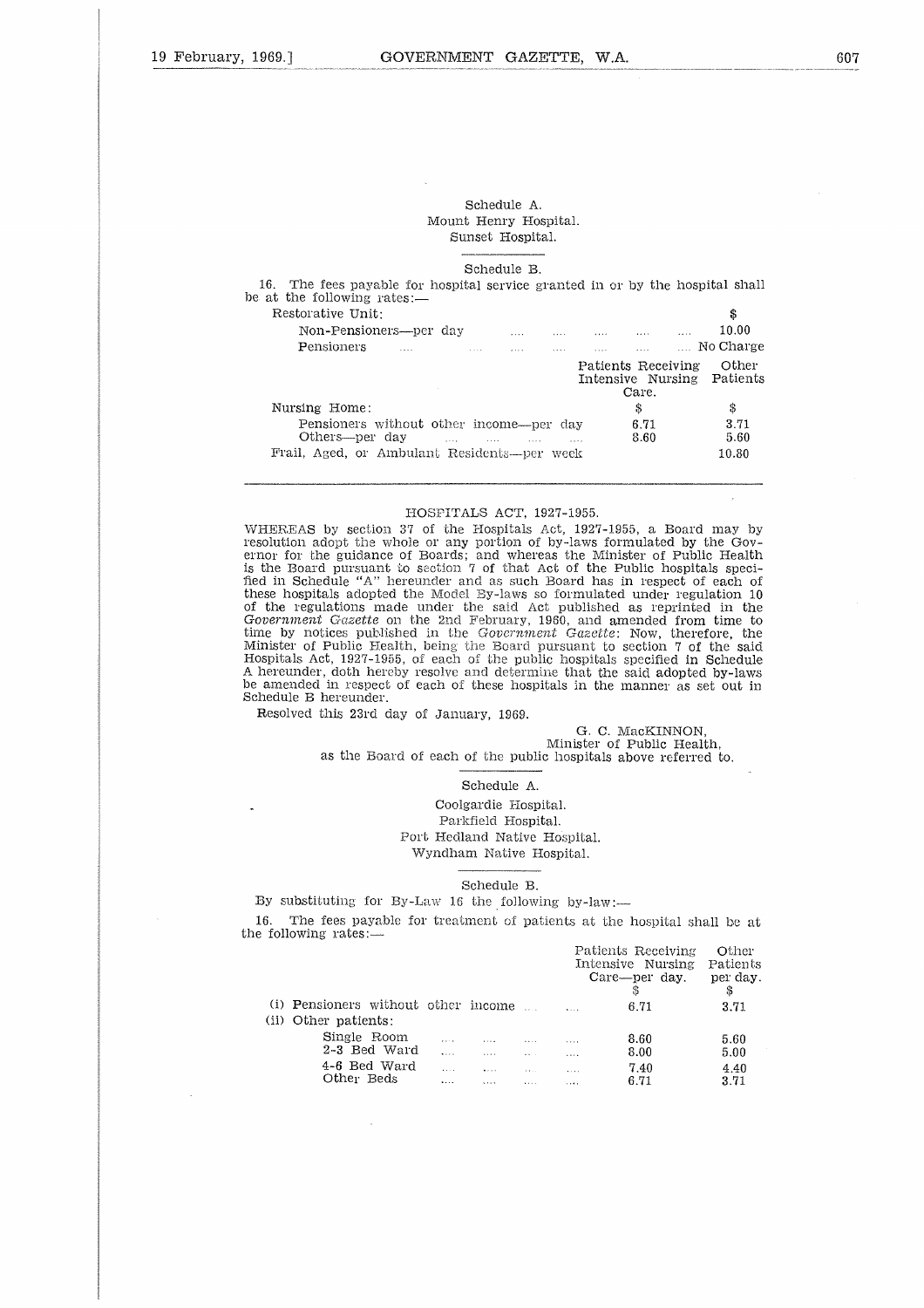### TRAFFIC ACT. 1919-1968.

### Police Department, Perth, 5th February, 1969.

HIS Excellency the Governor in Executive Council, acting pursuant to the powers conferred by the Traffic Act, 1919-1968, has been pleased to make the regulations set out in the schedule hereunder. Police Department,<br>
Principal Principal Principal Principal Principal Principal Principal I. In these regulations the Road Traffic Code, 1965, published in<br>
Principal 1. In these regulations the Road Traffic Code, 1965, pu

R. T. NAPIER, Commissioner of Police.

### Schedule. Regulations.

Reg. 103 amended.

regulations. the *Government Gazette* of the 30th December, 1965 and amended from time to time thereafter by notices so published are referred to as the principal regulations.

> 2. Regulation 103 of the principal regulations is amended by deleting paragraph (b) of the definition, "emergency vehicle" and substituting the following paragraph:-

(b) of a fire brigade travelling to, or on duty at, any place, in consequence of a fire or an alarm of fire or of an emergency or rescue operation where human life is reasonably considered to be in danger;

### TRAFFIC ACT, 1919-1968.

Police Department,

Perth, 5th February, 1969.

HIS Excellency the Governor in Executive Council, acting pursuant to the powers conferred by the Traffic Act, 1919-1968, has been pleased to make the regulations set out in the schedule hereunder.

R. T. NAPIER,

Commissioner of Police.

### Schedule. Regulations.

Principal regulations.

1. In these regulations the Road Traffic Code, 1965, published in the *Government Gazette* of the 30th December, 1965 and amended from time to time thereafter by notices so published are referred to as the principal regulations. regulations set out in the schedule hereunder.<br>
R. T. NAPIER,<br>
Commissioner of Police.<br>
Regulations.<br>
Regulations.<br>
Frincipal 1. In these regulations the Road Traffic Code, 1965, published in<br>
from time to time thereafter

amended. In a mended by substituting for the passage commencing with the amended by substituting for the passage commencing with the word "unless" in line 6 and ending with the word "with" in line eight, the passage "except in conformity with such special or general directions as the Minister may from time to time give, either directly or by notice in the *Government Gazette."*

### FREMANTLE PORT AUTHORITY ACT, 1902-1965.

P.W. 2032/61, Pt. A.

THE Fremantle Port Authority, acting pursuant to the provisions of the Fremantle Port Authority Act, 1902-1965, hereby makes the regulations set forth in the schedule hereunder. FREMANTLE PORT AUTHORITY ACT, 1902-1965.<br>
P.W. 2032/61, Pt. A.<br>
THE Fremantle Port Authority, acting pursuant to the provisions of the<br>
Fremantle Port Authority Act, 1902-1965, hereby makes the regulations set<br>
forth in th

## Schedule

Regulations.

Regulations. Port Authority, under the Fremantle Port Authority Act, 1902-1965, reprinted pursuant to the Re-printing of Regulations Act, 1954, and published as so re-printed in the *Government Gazette* on the 14th September 1967, with all amendments up to and including the 14th February, 1966 (including those deemed to be amendments pursuant to Section 8 of the Decimal Currency Act, 1965) and amended from time to time thereafter, by notice so published, are referred to as the principal regulations.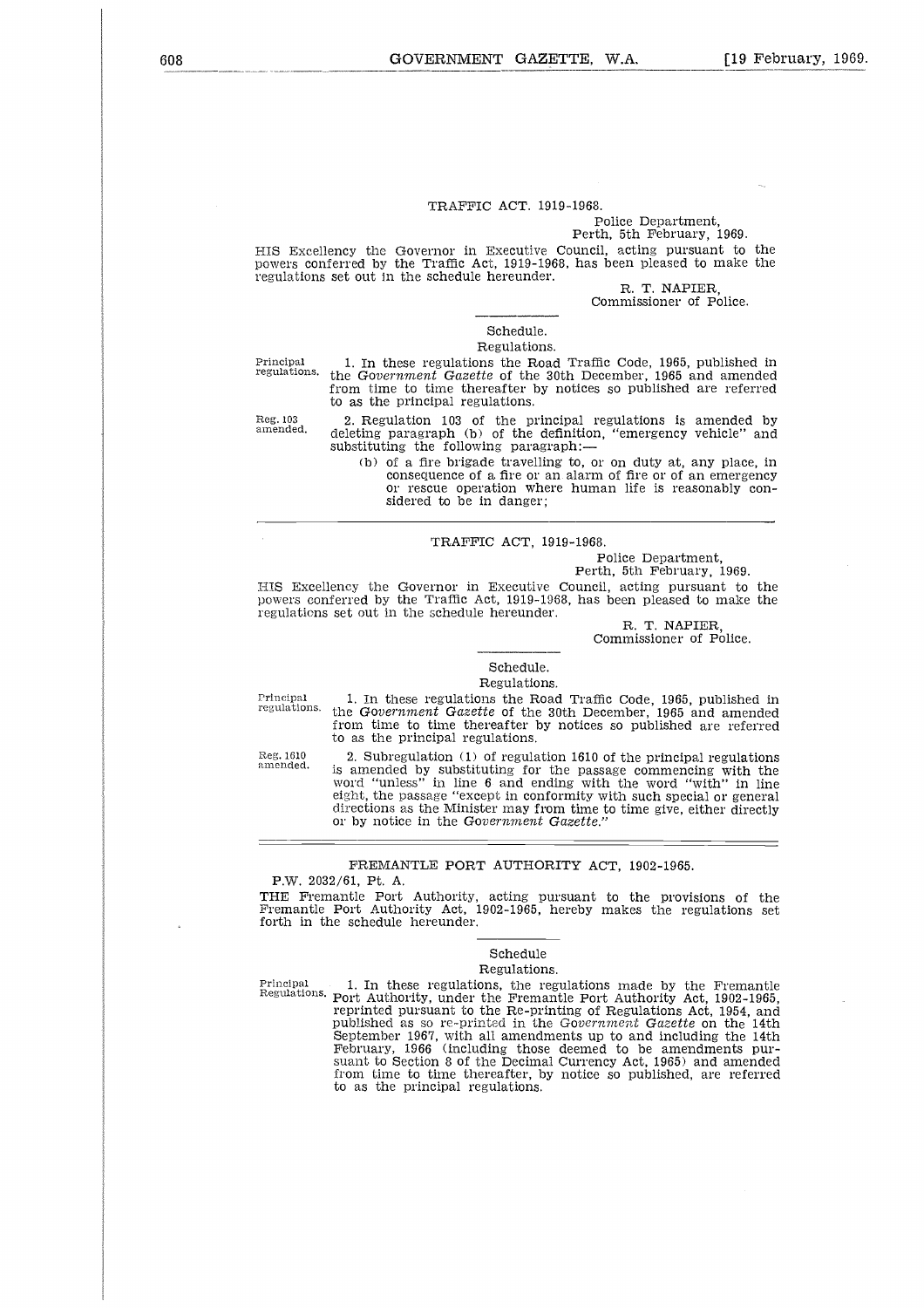$\frac{1909}{2}$ .<br>Reg. 147<br>amended

Reg. 147 2. Regulation No. 147 of the principal regulations is amended by deleting paragraph (a). 2. Regulation No. 147 of the principal regulations is amended by deleting paragraph  $(a)$ .

egulati<br>g para<br>ed by<br>the same<br>mare atto<br>esence<br>[L.S.] Passed by resolution of the Fremantle Port Authority at a meeting of the said Authority held on the 16th day of January, 1969. The Common Seal of the Fremantle Port Authority was at the same time affixed and impressed thereto by order and in the presence of J. McCONNELL.  $[L.S.]$ Chairman.

J. G. MANFORD, Commissioner. L. W. ROBERTSON,

Acting Secretary.

Approved by His Excellency the Governor in Executive Council, this 5th day of February, 1969.

W. S. LONNIE, Clerk of the Council.

### FREMANTLE PORT AUTHORITY ACT, 1902-1965.

P.W. 2032/61, Pt. A.

Reg. 347

amended.

THE Fremantle Port Authority, acting pursuant to the provisions of the Fremantle Port Authority Act, 1902-1965, hereby makes the regulations set forth in the schedule hereunder.

### Schedule

Regulations.

FREMANTLE PORT AUTHORITY ACT, 1902-1965.<br>
P.W. 2032/61, Pt. A.<br>
THE Fremantle Port Authority, acting pursuant to the provisions of the<br>
Fremantle Port Authority Act, 1902-1965, hereby makes the regulations set<br>
forth in th Regulations. Port Authority, under the Fremantle Port Authority Act, 1902-1965, reprinted pursuant to the Re-printing of Regulations Act, 1954, and published as so re-printed in the *Government Gazette* on the 14th September 1967, with all amendments up to and including the 14th February, 1966 (including those deemed to be amendments pursuant to Section 8 of the Decimal Currency Act, 1965) and amended from time to time thereafter, by notice so published, are referred to as the principal regulations. a<br>ii<br>c

2. Regulation No. 347 of the principal regulations is amended by substituting for the numerals "80" in the last line of paragraph 1, the numerals "85".

Passed by resolution of the Fremantle Port Authority at a meeting of the said Authority held on the 16th day of January, 1969.

The Common Seal of the Fremantle Port Authority was at the same time affixed and impressed thereto by order and in the presence ofime to<br>the pregulations<br>using meral:<br>ed by the sample and<br>non-tangence<br>ereto<br>esence<br>[L.S.]

 $IL.S.$ 

J. McCONNELL,

Chairman. MAX B. GRACE, Commissioner. L. W. ROBERTSON, Acting Secretary.

Approved by His Excellency the Governor in Executive Council, this 5th day of February, 1969.

W. S. LONNIE, Clerk of the Council.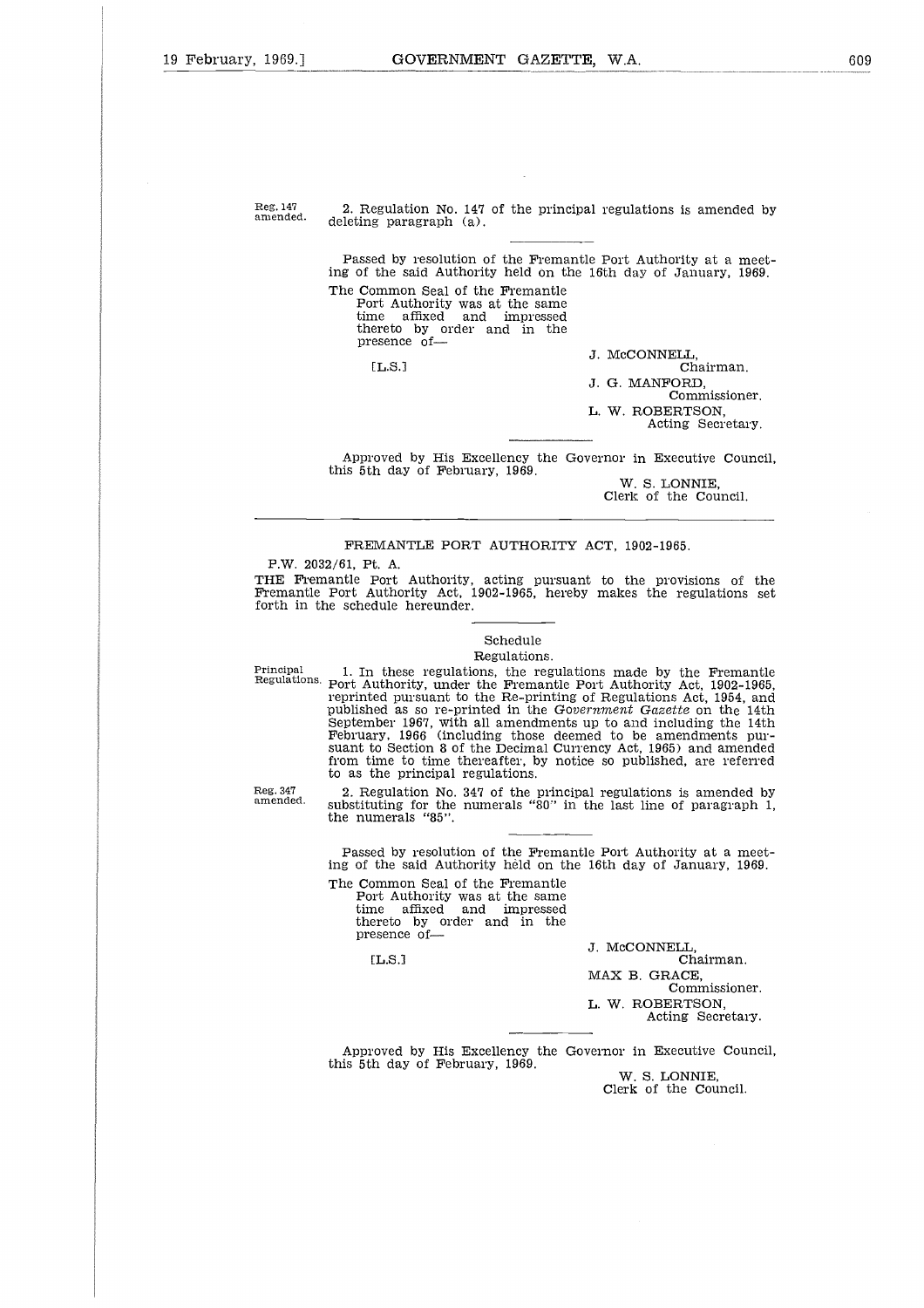### STOCK DISEASES ACT, 1895-1967.

### Department of Agriculture, South Perth, 23rd January, 1969.

HIS Excellency the Governor in Executive Council, acting pursuant to the powers conferred by the Stock Diseases Act, 1895-1967, has been pleased to make the regulations set out in the schedule hereunder.

> T. C. DUNNE, Director of Agriculture.

### Schedule.

### Regulations.

referred to as the principal regulations.

Principal regulations.

Reg. 2 amended.

2. Regulation 2 of the principal regulations is amended by de-leting the item, "PART XII.—MEAT AND OTHER ANIMAL PRODUCTS INCLUDING HIDES AND SKINS, regulations 105 publishe<br>amendee<br>referred<br>2. Reting<br>PRODU<br>109.''

1. In these regulations the Stock Diseases Act Regulations, 1962, published in the *Government Gazette* on the 31st May, 1962 and amended from time to time thereafter by notices so published are

Reg. 29A added.

3. The principal regulations are amended by adding after regulation 29 a regulation as follows:—

Charges for Diagnostic and Biological Tests

29A. Where an officer of the Department of Agriculture performs a diagnostic or biological test of an animal, either pursuant to these regulations or upon request, the owner or person having the charge of the animal shall pay the cost of the test as from time to time determined by the Chief Inspector.

Reg. 39 amended.

4. Regulation 39 of the principal regulations is amended

(a) by substituting for subregulation (1), the following subregulation

(1) The owner of stock, other than dogs, that is to be introduced into this State by road from any other State or part of the Commonwealth, shall give notice of his intention in that regard to the inspector at the Inspection Post to which the stock will be proceeding upon entry into the State; and the notice shall be delivered not less than three days before the introduction of the stock. ; and

(b) by substituting for the passage, "of an inspector at an Inspection Post—", in lines three and four of subregulation (4), the passage, "by an inspector at an Inspection Post as soon as may be practicable—".

Reg. 48 revoked and substituted. 5. Regulation 48 of the principal regulation is revoked and the following regulation is substituted:—

> 48. Where cattle are permitted to be removed by land from an infected area or a protected area, the following conditions apply:—

- (a) The cattle shall be free of tick before leaving the property of origin and shall either have been dipped by immersion under supervision at a Government Dip immediately prior to movement, or have been, for a period of thirty-five days before movement off the property, within an area in which cattle tick is known not to exist.
- (b) All movement nut of the area shall be by motor vehicle only.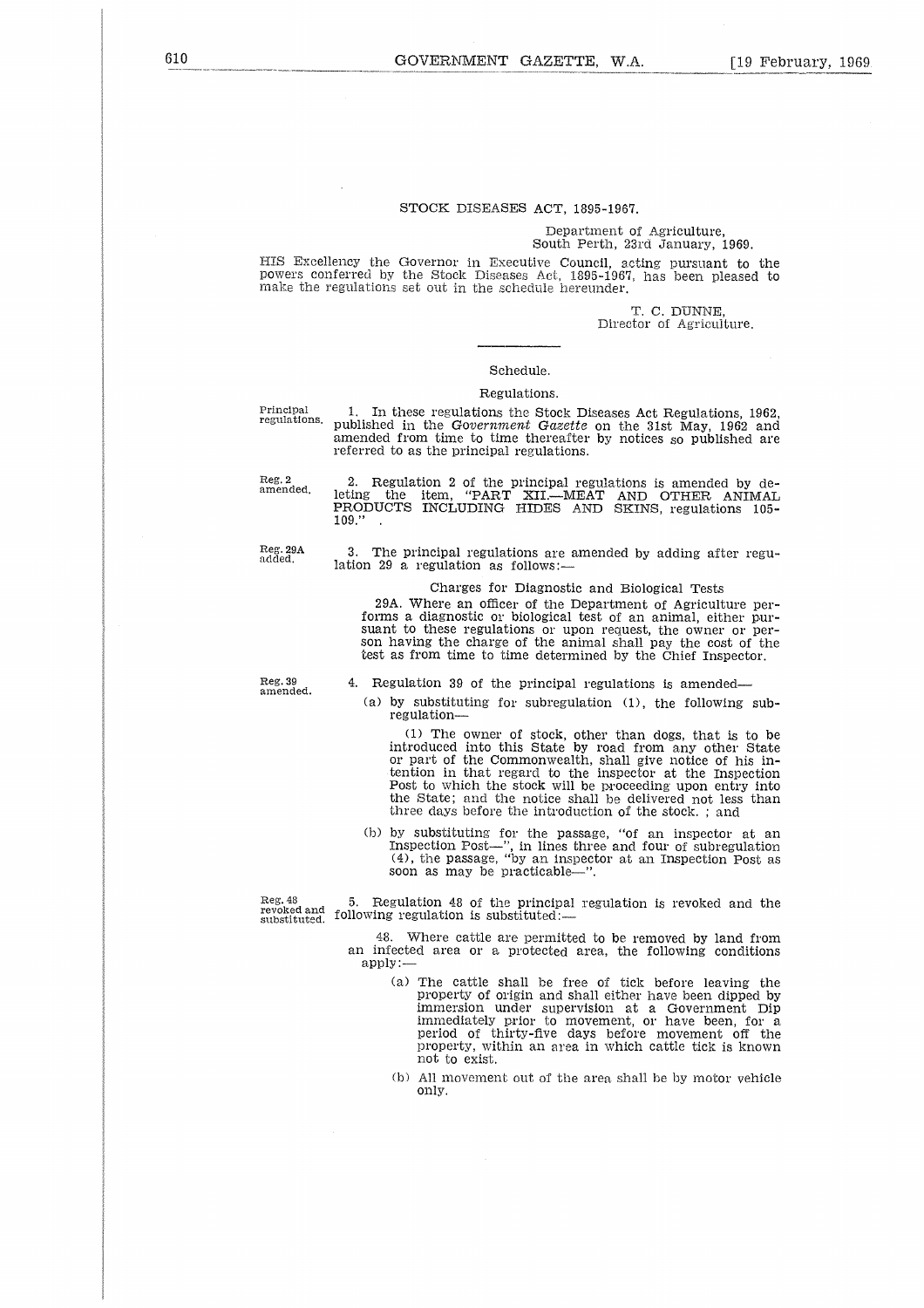(c) When cattle have been treated at a Government Dip in accordance with this regulation, the owner shall pay to the inspector by whom or under whose supervision the treatment was carried out the charge prescribed for that treatment by the Fourth Schedule to these regulations.

Reg. 48A<br>added.

The principal regulations are amended by adding after regulation 48 a regulation as follows-

48A. (1) In this regulation, "pleuroline" means a line commencing at the point where the sea coast meets the 20th parallel of latitude, proceeding thence along that parallel, eastwards, until it meets the 127th meridian of longitude; thence northward along that meridian, until it meets the southern boundary of the Kimberley Division as constituted under the provisions of the Land Act, 1898; thence along that southern boundary eastwards until it meets the boundary of the Northern Territory.

(2) Notwithstanding anything contained in regulations 46, 47 and 48 of these regulations, where a person wishes to remove cattle from a protected area to a destination south of the pleuroline, the following conditions apply:

- (a) No movement is to take place until an application has been made by way of Form 8A in the Third Schedule for a permit and a permit, in the form of Form 8B in the Third Schedule, has been granted for a specific, approved destination.
- (b) Every animal in the proposed consignment-
	- (i) shall have been on the property of origin specified in the permit for a period of not less than one year or. in the case of cattle less than a year old, have been born on that property;
	- (ii) shall carry the registered brand of the property of origin and be identified by a government brand approved by the Chief Inspector;
	- (iii) shall pass two consecutive complement fixation tests for contagious bovine pleuro-pneumonia, the second test being not less than twenty-one and not more than thirty days after the first and within ten days before movement off the property;
	- (iv) shall, during the period of testing for contagious pleuro-pneumonia, be kept isolated from other cattle on the property not being moved in accordance with this regulation;
	- (v) shall have a negative tuberculin test within thirty days before movement off the property;
	- (vi) shall be free of tick before leaving the property of origin and be dipped under supervision at a Government Dip immediately prior to movement, or for a period of thirty-five days before movement off the property, have been within an area in which cattle tick is known not to exist;
	- (vii) shall remain on the property of destination for at least one year and shall be subject to the control of the Chief Inspector and shall not be removed from that property without his written permission.
- (c) Where cattle being moved in accordance with this regulation travel by sea, they shall while on board ship, be kept isolated from any other cattle not being moved in accordance with this regulation.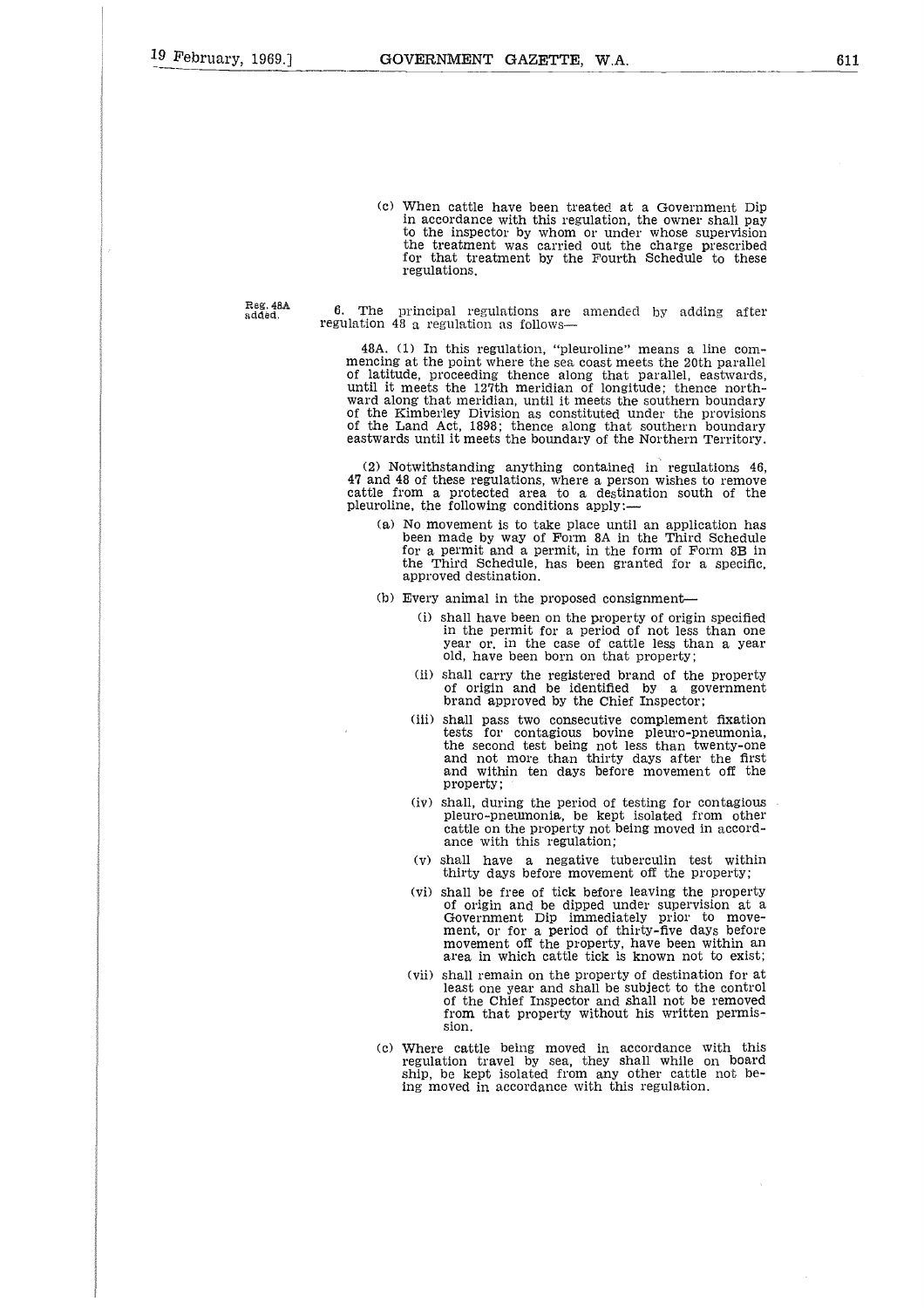(d) Where cattle have been moved to another property in accordance with this regulation, all bovine animals on the property of destination shall remain in quarantine for a period of 12 months after the introduction of the animals from the protected area, or until permission for their removal is given by the Chief Inspector of Stock.

### THE SECOND SCHEDULE. (Regulation 33.)

| Part XII<br>revoked.                              | 7.<br>XII.—MEAT<br>HIDES AND SKINS, comprising regulations 105,<br>and 109. | The principal regulations are amended by revoking PART<br>AND OTHER ANIMAL PRODUCTS, INCLUDING<br>106, 107.<br>108                                                                                                                                                                                                                                                                                                                                                                                                                                                                                                                                                                                                                                                                                                                                                                                                                                                                                                                                                                                                                                                                                                                                                                                                                                                                                                                                                                                                                                                                                 |
|---------------------------------------------------|-----------------------------------------------------------------------------|----------------------------------------------------------------------------------------------------------------------------------------------------------------------------------------------------------------------------------------------------------------------------------------------------------------------------------------------------------------------------------------------------------------------------------------------------------------------------------------------------------------------------------------------------------------------------------------------------------------------------------------------------------------------------------------------------------------------------------------------------------------------------------------------------------------------------------------------------------------------------------------------------------------------------------------------------------------------------------------------------------------------------------------------------------------------------------------------------------------------------------------------------------------------------------------------------------------------------------------------------------------------------------------------------------------------------------------------------------------------------------------------------------------------------------------------------------------------------------------------------------------------------------------------------------------------------------------------------|
| Second<br>Schedule<br>revoked and<br>substituted. | 8.<br>and the following Schedule is substituted—                            | The Second Schedule to the principal regulations is revoked                                                                                                                                                                                                                                                                                                                                                                                                                                                                                                                                                                                                                                                                                                                                                                                                                                                                                                                                                                                                                                                                                                                                                                                                                                                                                                                                                                                                                                                                                                                                        |
|                                                   | THE SECOND SCHEDULE.<br>(Regulation 33.)                                    |                                                                                                                                                                                                                                                                                                                                                                                                                                                                                                                                                                                                                                                                                                                                                                                                                                                                                                                                                                                                                                                                                                                                                                                                                                                                                                                                                                                                                                                                                                                                                                                                    |
| Animals.                                          | From.                                                                       | Conditions Governing.                                                                                                                                                                                                                                                                                                                                                                                                                                                                                                                                                                                                                                                                                                                                                                                                                                                                                                                                                                                                                                                                                                                                                                                                                                                                                                                                                                                                                                                                                                                                                                              |
| A.—Cattle                                         | South Australia, Victoria,<br>New South Wales.                              | (1) Declaration from the person having<br>possession of the stock as in Form No.<br>6 in the Third Schedule, certifying<br>that-<br>(a) he has inspected the stock;<br>(b) he believes the stock to be in<br>good health; and<br>(c) he believes the particulars fur-<br>nished in relation to the stock to<br>be correct.<br>(2) Certificate from a Government Veter-<br>inary Officer or Inspector of Stock that<br>he has inspected the animals and has<br>no reason to doubt the accuracy of the<br>declaration.<br>(3) Declaration from the owner of the<br>property of origin that-<br>(a) the cattle have been on the<br>property of origin for a period of<br>not less<br>than 180 days<br>im-<br>mediately preceding movement,<br>or in the case of cattle less than<br>180 days old have been born on<br>the property;<br>(b) the cattle have not been in con-<br>tact<br>with<br>cattle<br>known<br>$\alpha r$<br>suspected to be affected with<br>bovine<br>contagious<br>pleuro-<br>pneumonia during the 180 days<br>immediately preceding the move-<br>ment:<br>(c) the cattle are not at present<br>under surveillance for<br>bovine<br>contagious pleuro-pneumonia.<br>(4) Certificate from the District Veterinary<br>Officer for the district of the State<br>from where the cattle will be brought<br>into this State that-<br>(a) each animal has been subjected<br>to the complement fixation test<br>for the diagnosis of bovine con-<br>tagious pleuro-pneumonia with<br>negative result, within the period<br>оf<br>30<br>days immediately<br>pre-<br>ceding the movement; |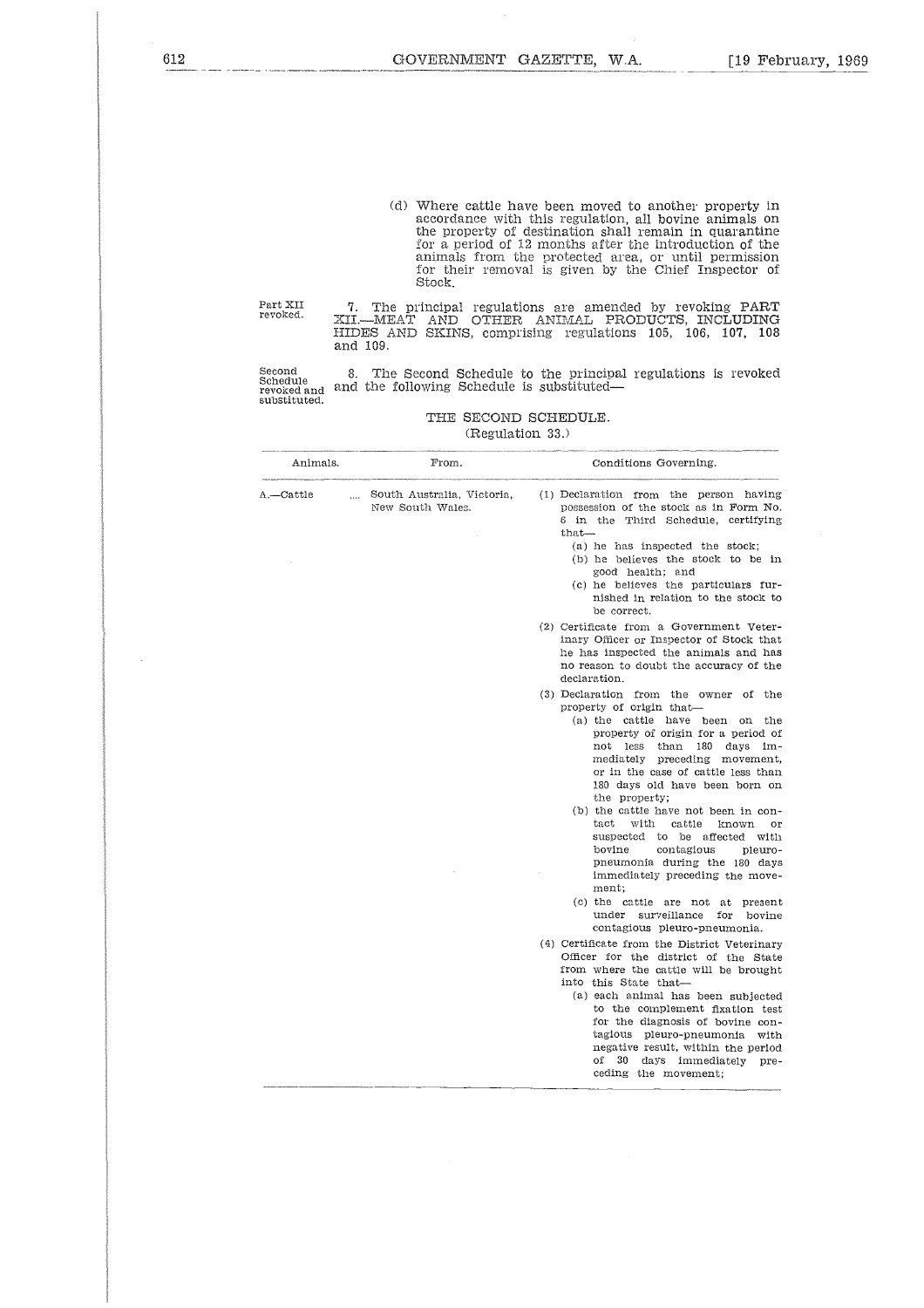$\hat{\boldsymbol{\epsilon}}$ 

| 7, 1969.]                |                         | GOVERNMENT GAZETTE, W.A.                                                                                                                                                                                                                                                                                                                                                                                                                                                                                                                                                                                                                                                                                                                                                                                                                                                                                                                                                              |
|--------------------------|-------------------------|---------------------------------------------------------------------------------------------------------------------------------------------------------------------------------------------------------------------------------------------------------------------------------------------------------------------------------------------------------------------------------------------------------------------------------------------------------------------------------------------------------------------------------------------------------------------------------------------------------------------------------------------------------------------------------------------------------------------------------------------------------------------------------------------------------------------------------------------------------------------------------------------------------------------------------------------------------------------------------------|
|                          |                         |                                                                                                                                                                                                                                                                                                                                                                                                                                                                                                                                                                                                                                                                                                                                                                                                                                                                                                                                                                                       |
| Animals.                 | From.                   | Conditions Governing.                                                                                                                                                                                                                                                                                                                                                                                                                                                                                                                                                                                                                                                                                                                                                                                                                                                                                                                                                                 |
| A.—Cattle—continued.     |                         | (b) each animal over six months of<br>age has been subjected to the<br>intradermal tuberculin test and,<br>in the case of breeding cattle,<br>agglutination test<br>$t$ he<br>for<br>to<br>brucellosis with negative results,<br>within 30 days of movement or<br>being<br>introduced directly<br>are<br>from officially accredited tuber-<br>culosis free or brucellosis free<br>herds; and<br>(c) the cattle were derived from<br>herds in which neither Johne's<br>disease nor trichomoniasis has<br>been known<br>$\alpha$<br>suspected to<br>exist during the five years im-<br>mediately prior to movement.<br>(5) The period of time elapsing between<br>the inspection by a Government Veter-<br>inary Officer or a District Inspector of<br>Stock and the movement of the cattle,<br>shall not exceed seven days.<br>(6) Cattle from North of the Quorn line in<br>South Australia are not eligible to<br>enter Western Australia south of the<br>20th parallel of latitude. |
| $B$ -Cattle<br>Territory | Queensland and Northern | (1) Declaration from the person having<br>possession of the stock as in Form No.<br>6 in the Third Schedule certifying<br>$that-$<br>(a) he has inspected the stock;<br>(b) he believes the stock to be in<br>good health; and<br>(c) he believes the particulars fur-<br>nished in relation to the stock to                                                                                                                                                                                                                                                                                                                                                                                                                                                                                                                                                                                                                                                                          |
|                          |                         | be correct.<br>(2) Certificate from a Government Veter-<br>inary Officer or Inspector of Stock<br>that he has inspected the animals and<br>has no reason to doubt the accuracy of<br>the declaration.                                                                                                                                                                                                                                                                                                                                                                                                                                                                                                                                                                                                                                                                                                                                                                                 |
|                          |                         | (3) Certificate from the District Veterinary<br>Officer for the district of the State or<br>Territory from which the cattle will be<br>brought into this State that-<br>(a) the cattle will be brought into<br>this State from a property that<br>lies within the boundaries of a<br>Protected Area within the mean-<br>ing of an Act of the State of<br>Queensland or Ordinance of the<br>Northern Territory that corres-<br>ponds to this Act and within<br>which area no bovine contagious<br>pleuro-pneumonia has occurred<br>during the period of 12 months<br>immediately preceding movement<br>to the State;<br>(b) each animal has been subjected                                                                                                                                                                                                                                                                                                                             |
|                          |                         | to the complement fixation test<br>for the diagnosis of bovine con-<br>tagious pleuro-pneumonia with                                                                                                                                                                                                                                                                                                                                                                                                                                                                                                                                                                                                                                                                                                                                                                                                                                                                                  |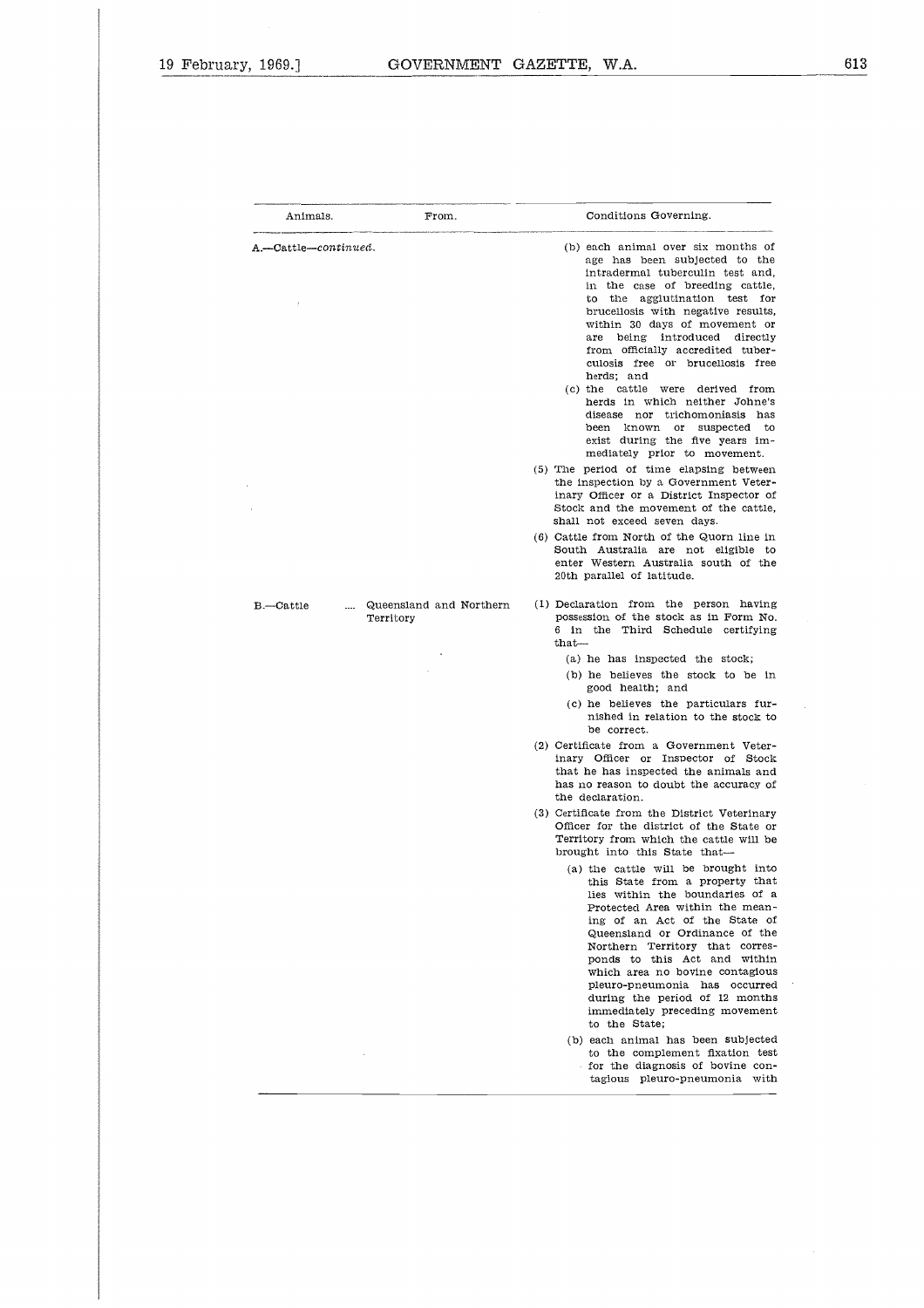$\bar{z}$ 

 $\hat{\boldsymbol{\beta}}$ 

|                       |          | GOVERNMENT GAZETTE, W.A.<br>$[19$ Febr                                                                                                                                                                                                                                                                                                                                                                                                                                                                                                                                                                                                                                                                                                                                                                                                                                                                                                                                                                                                                                                                                                  |
|-----------------------|----------|-----------------------------------------------------------------------------------------------------------------------------------------------------------------------------------------------------------------------------------------------------------------------------------------------------------------------------------------------------------------------------------------------------------------------------------------------------------------------------------------------------------------------------------------------------------------------------------------------------------------------------------------------------------------------------------------------------------------------------------------------------------------------------------------------------------------------------------------------------------------------------------------------------------------------------------------------------------------------------------------------------------------------------------------------------------------------------------------------------------------------------------------|
|                       |          |                                                                                                                                                                                                                                                                                                                                                                                                                                                                                                                                                                                                                                                                                                                                                                                                                                                                                                                                                                                                                                                                                                                                         |
| Animals.              | From.    | Conditions Governing.                                                                                                                                                                                                                                                                                                                                                                                                                                                                                                                                                                                                                                                                                                                                                                                                                                                                                                                                                                                                                                                                                                                   |
| B.-Cattle-continued.  |          | negative result, within the period<br>of 30 days immediately preceding<br>the movement;<br>(c) the cattle are from herds in<br>which neither Johne's disease nor<br>trichomoniasis is known or sus-<br>pected to exist;<br>(d) each animal over six months of<br>age has been subjected to the in-<br>tradermal tuberculin test and, in<br>the case of breeding cattle, to the<br>agglutination test for brucellosis<br>with negative results, within 30<br>days of movement;<br>$(e)$ the cattle--<br>(i) were found to be free of<br>ticks and were, immediately<br>prior to movement, sprayed<br>or dipped with an insec-<br>ticide<br>approved<br>by<br>the<br>Chief Veterinary Officer of<br>Western Australia: or<br>(ii) are free of ticks and have<br>not during the period of 35<br>days immediately preceding<br>movement been within an<br>area in which cattle tick is<br>known<br>or<br>suspected<br>to<br>exist.<br>(4) The period of time elapsing between<br>the inspection by a Government Vet-<br>erinary Officer or a District Inspector<br>of Stock and the movement of the<br>cattle, shall not exceed seven days. |
| C.—Cattle<br>$\cdots$ | Tasmania | (1) Declaration from the person having<br>possession of the stock as in Form No.<br>6 in the Third Schedule, certifying<br>$_{\text{that}}$<br>(a) he has inspected the stock;<br>(b) he believes the stock to be in<br>good health; and<br>(c) he believes the particulars fur-<br>nished in relation to the stock<br>to be correct.<br>(2) Certificate from a Government Veter-<br>inary Officer or Inspector of Stock that<br>he has inspected the animals and has<br>no reason to doubt the accuracy of the<br>declaration.<br>(3) Certificate from the District Veterin-<br>ary Officer for the district of the State<br>from which the cattle will be brought<br>into this State that-<br>(a) the cattle are from herds in<br>which neither Johne's disease nor<br>trichomoniasis has been known<br>or suspected to exist, during the<br>five years immediately prior to<br>movement; and<br>(b) each animal over six months of<br>age has been subjected to the<br>intradermal tuberculin test and,<br>in the case of breeding cattle.                                                                                           |

J.

 $\ddot{\phantom{a}}$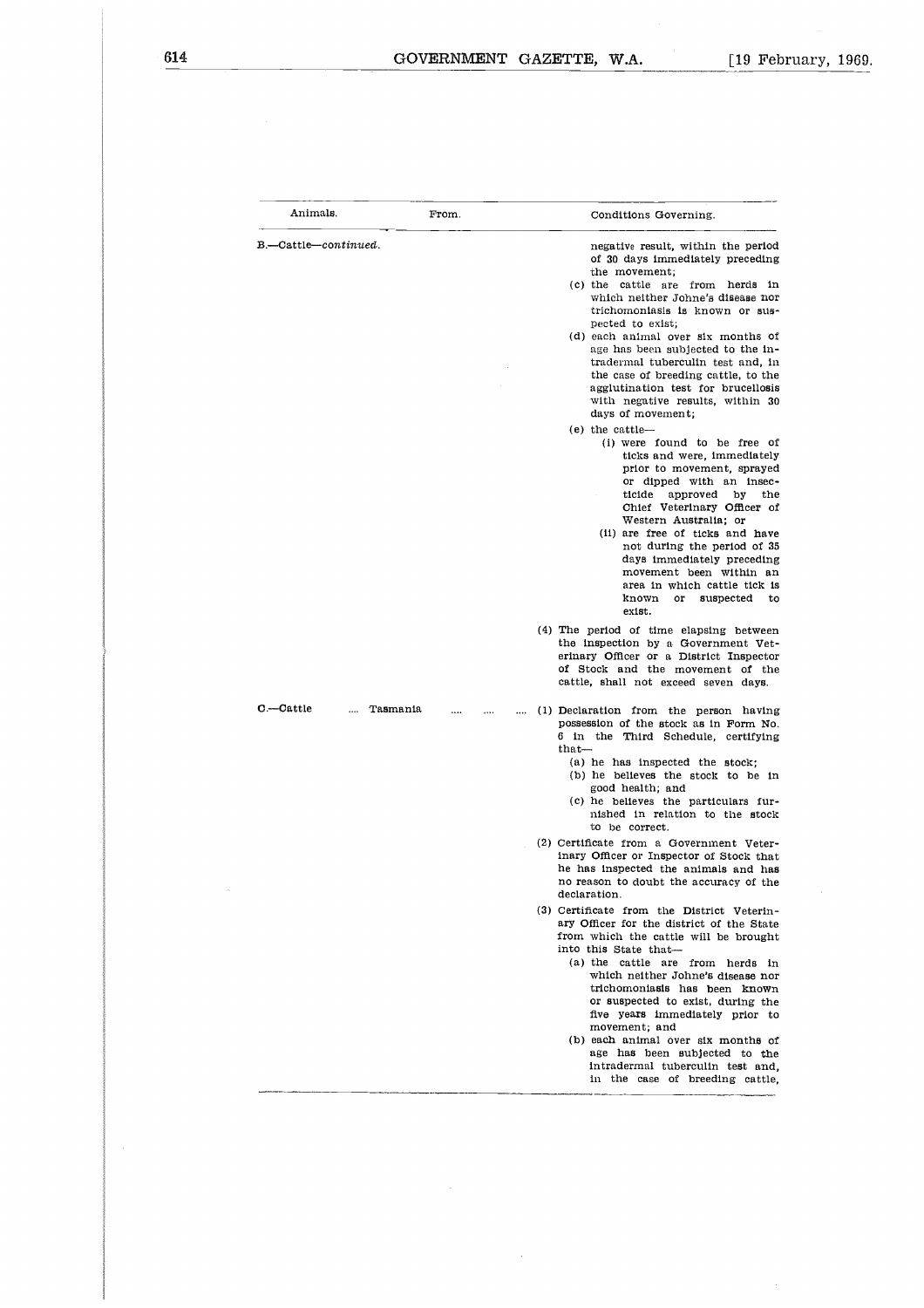$\bar{\mathcal{L}}$ 

 $\epsilon$ 

 $\sim$  $\hat{\mathcal{A}}$ 

| Animals.                 | From.                                                                                             | Conditions Governing.                                                                                                                                                                                                                                                                                                                                                                                                                                                                                                                                                                                                                                                                                                                                                                                                                                                |
|--------------------------|---------------------------------------------------------------------------------------------------|----------------------------------------------------------------------------------------------------------------------------------------------------------------------------------------------------------------------------------------------------------------------------------------------------------------------------------------------------------------------------------------------------------------------------------------------------------------------------------------------------------------------------------------------------------------------------------------------------------------------------------------------------------------------------------------------------------------------------------------------------------------------------------------------------------------------------------------------------------------------|
| C.-Cattle-continued.     |                                                                                                   | the agglutination test for<br>to<br>brucellosis with negative results.<br>within 30 days of movement or<br>being introduced directly<br>are<br>from officially accredited tuber-<br>culosis free or brucellosis free<br>herds.<br>(4) The period of time elapsing between                                                                                                                                                                                                                                                                                                                                                                                                                                                                                                                                                                                            |
|                          |                                                                                                   | the inspection by a Government Vet-<br>erinary Officer or a District Inspector<br>of Stock and the movement of the<br>cattle, shall not exceed seven days.                                                                                                                                                                                                                                                                                                                                                                                                                                                                                                                                                                                                                                                                                                           |
| $D$ - Cattle<br>$\cdots$ | South Australia, Victoria,<br>New South Wales,<br>Queensland Northern<br>Territory, Tasmania, and | Where the cattle are to be introduced to<br>the Kimberley Infected Area or to the<br>Drysdale River, Halls Creek or West Kim-<br>berley Protected Areas-                                                                                                                                                                                                                                                                                                                                                                                                                                                                                                                                                                                                                                                                                                             |
|                          | the Australian Capital<br>Territory.                                                              | (1) Declaration from the person having<br>possession of the stock as in Form No.<br>6 in the Third Schedule, certifying<br>$that -$<br>(a) he has inspected the stock;<br>(b) he believes the stock to be in<br>good health; and<br>(c) he believes the particulars fur-<br>nished in relation to the stock                                                                                                                                                                                                                                                                                                                                                                                                                                                                                                                                                          |
|                          |                                                                                                   | to be correct.<br>(2) Certificate from a Government Veter-<br>inary Officer or Inspector of Stock that<br>he has inspected the animals and has<br>no reason to doubt the accuracy of the<br>declaration.                                                                                                                                                                                                                                                                                                                                                                                                                                                                                                                                                                                                                                                             |
|                          |                                                                                                   | (3) Certificate from the District Veterin-<br>ary Officer for the district of the State<br>or Territory from which the cattle Will<br>be introduced into this State that-<br>(a) the cattle are from a herd and<br>district in which no<br>case of<br>contagious<br>pleuro-<br>bovine<br>pneumonia has occurred during<br>period of<br>180 days<br>the<br>im-<br>mediately preceding movement to<br>this State; and, in the case of<br>cattle from an Infected Area<br>within the meaning of an Act of<br>the State of South Australia,<br>Victoria,<br>New<br>South<br>Wales.<br>Queensland or Tasmania or an<br>Ordinance of the Northern Ter-<br>ritory or the Australian Capital<br>Territory, were subjected to the<br>complement fixation<br>test<br>for<br>contagious<br>pleuro-pneumonia<br>with negative result within the<br>period of 30 days immediately |
|                          |                                                                                                   | preceding the movement;<br>(b) the cattle have been vaccinated<br>against<br>bovine<br>contagious<br>pleuro-pneumonia;<br>(c) each animal over six months of                                                                                                                                                                                                                                                                                                                                                                                                                                                                                                                                                                                                                                                                                                         |
|                          |                                                                                                   | age has been subjected to the<br>intradermal tuberculin test and,<br>in the case of breeding cattle, to<br>the agglutination test for brucel-                                                                                                                                                                                                                                                                                                                                                                                                                                                                                                                                                                                                                                                                                                                        |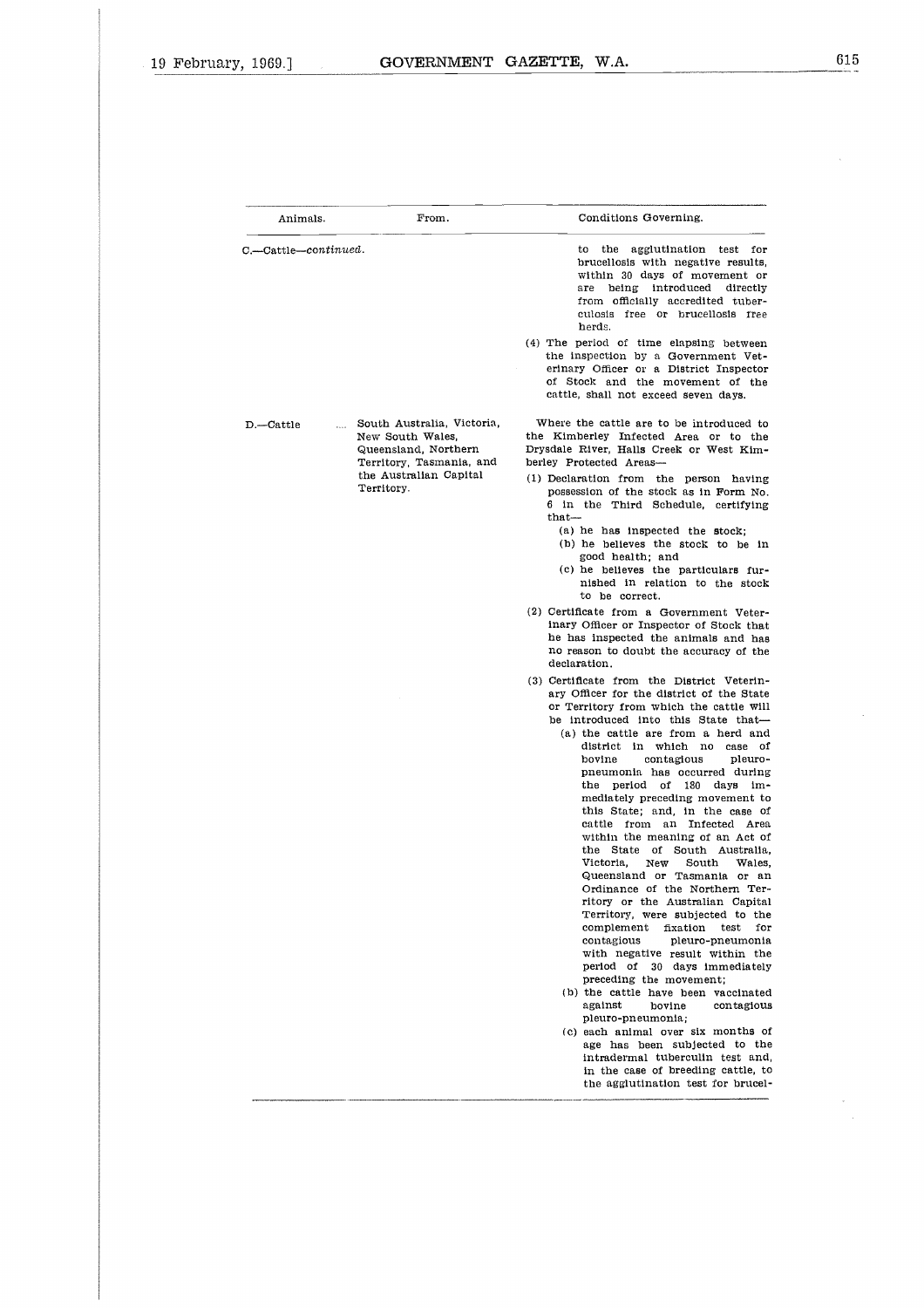|                                                                                                                                                    | GOVERNMENT GAZETTE, W.A.<br>$\lceil 19 \rceil$ Febi                                                                                                                                                                                                                                                                           |
|----------------------------------------------------------------------------------------------------------------------------------------------------|-------------------------------------------------------------------------------------------------------------------------------------------------------------------------------------------------------------------------------------------------------------------------------------------------------------------------------|
|                                                                                                                                                    |                                                                                                                                                                                                                                                                                                                               |
| Animals.<br>From.                                                                                                                                  | Conditions Governing.                                                                                                                                                                                                                                                                                                         |
| $D$ .--Cattle-continued.                                                                                                                           | losis with negative results, within<br>30 days of movement or are being<br>introduced directly from officially<br>accredited tuberculosis free or<br>brucellosis free herds;                                                                                                                                                  |
|                                                                                                                                                    | $(d)$ the cattle-<br>(i) were found to be free of<br>ticks, if originating from<br>Queensland<br>Northern<br>or<br>Territory,<br>and were,<br>im-<br>mediately<br>prior<br>the<br>to<br>movement,<br>sprayed<br>or<br>dipped with an insecticide<br>approved by the Chief Vet-<br>erinary Officer of Western<br>Australia: or |
|                                                                                                                                                    | (ii) are free of ticks and have<br>not, during the period of<br>35 days immediately pre-<br>ceding the movement, been<br>within an area in which<br>cattle tick is known or<br>suspected to exist.                                                                                                                            |
|                                                                                                                                                    | (4) The period of time elapsing between<br>the<br>inspection by<br>a<br>Government<br>Veterinary Officer or a District Inspec-<br>tor of Stock and the movement of the<br>cattle, shall not exceed seven days.                                                                                                                |
| South Australia, Victoria,<br>E.-Cattle<br>Tasmania, New South<br>Wales, Queensland,<br>Northern Territory and<br>Australian Capital<br>Territory. | Where<br>the<br>cattle<br>are<br>intended<br>for<br>immediate slaughter-<br>(1) Declaration from the person having<br>possession of the stock as in Form No.<br>6 in the Third Schedule, certifying<br>that-                                                                                                                  |
|                                                                                                                                                    | (a) he has inspected the stock;<br>(b) he believes the stock to be in<br>good health; and                                                                                                                                                                                                                                     |
|                                                                                                                                                    | (c) he believes the particulars fur-<br>nished in relation to the stock to<br>be correct.                                                                                                                                                                                                                                     |
|                                                                                                                                                    | (2) Certificate from a Government Veter-<br>inary Officer or Inspector of Stock that<br>he has inspected the animals and has<br>no reason to doubt the accuracy of the<br>declaration.                                                                                                                                        |
|                                                                                                                                                    | (3) Certificate from the owner of the pro-<br>perty of origin that the cattle are not<br>surveillance<br>account<br>under<br>on<br>οf<br>disease, and that they will be consigned<br>on a transport approved by the Chief<br>Inspector.                                                                                       |
|                                                                                                                                                    | (4) Certificate from a Government Veter-<br>inary Officer or Inspector of Stock that<br>after due enquiry he has no reason to<br>doubt the accuracy of the declaration.                                                                                                                                                       |
|                                                                                                                                                    | (5) The period of time elapsing between<br>inspection<br>by<br>a<br>Government<br>the<br>Veterinary Officer or a District Inspec-<br>tor of Stock and the movement of the<br>cattle, shall not exceed seven days.                                                                                                             |

 $\mathcal{A}^{\mathcal{A}}$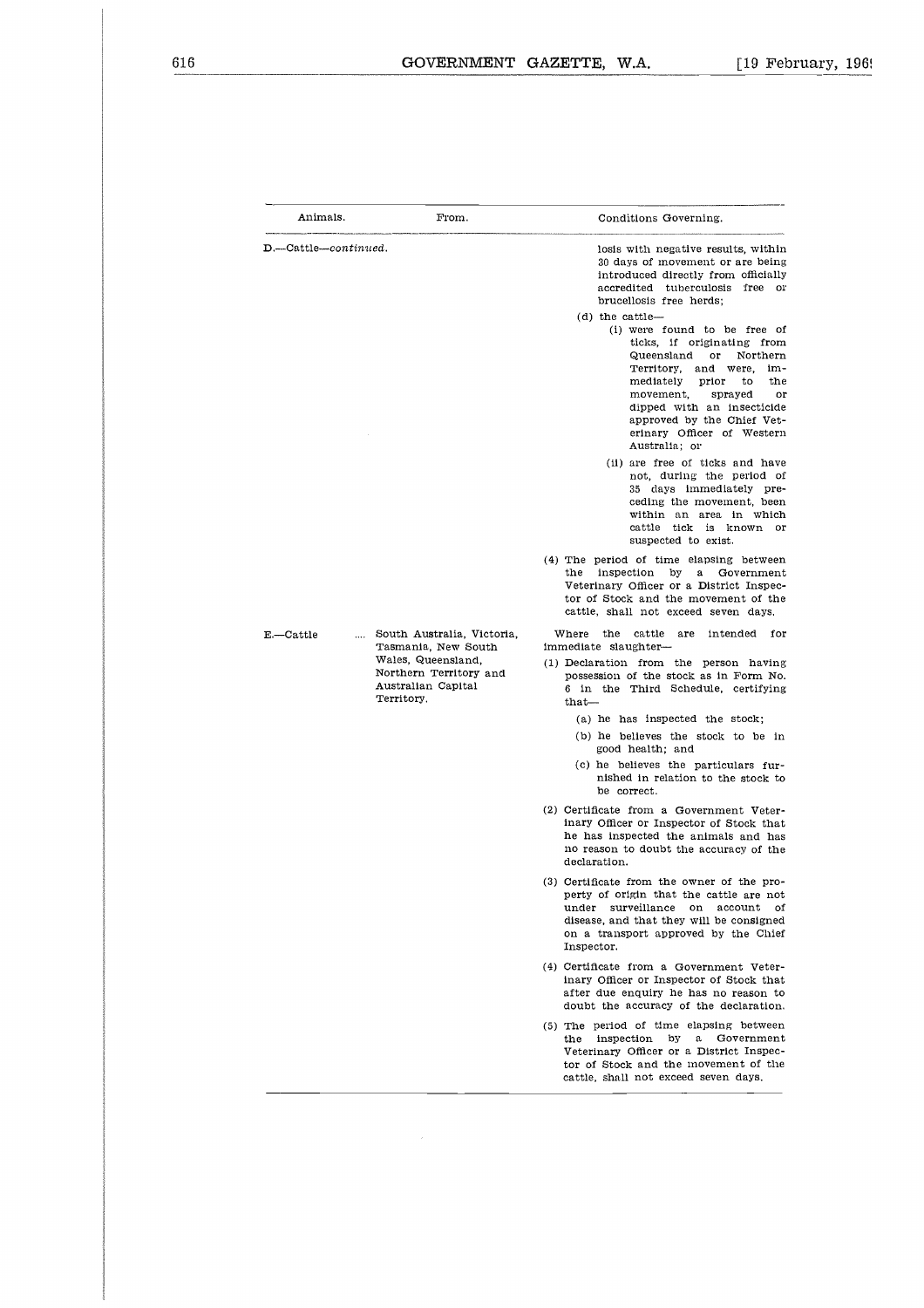ķ

| Animals. | From.                                                                                                                                             | Conditions Governing.                                                                                                                                                                                                                                                                                                                                                           |  |  |  |
|----------|---------------------------------------------------------------------------------------------------------------------------------------------------|---------------------------------------------------------------------------------------------------------------------------------------------------------------------------------------------------------------------------------------------------------------------------------------------------------------------------------------------------------------------------------|--|--|--|
| F.—Sheep | South Australia, Victoria,<br>$\cdots$<br>Tasmania, New South<br>Wales, Queensland,<br>Northern Territory and<br>Australian Capital<br>Territory. | (1) Declaration from the person having<br>possession of the stock as in Form No.<br>6 in the Third Schedule, certifying<br>$_{\rm that-}$<br>(a) he has inspected the stock;<br>(b) he believes the stock to be in<br>good health; and<br>(c) he believes the particulars fur-<br>nished in relation to the stock<br>to be correct.<br>(2) Certificate from a Government Veter- |  |  |  |
|          |                                                                                                                                                   | inary Officer or Inspector of Stock that<br>he has inspected the animals and has<br>no reason to doubt the accuracy of the<br>declaration.                                                                                                                                                                                                                                      |  |  |  |
|          |                                                                                                                                                   | (3) Declaration by the owner of the pro-<br>perty of origin that-<br>(a) his property is in an area where<br>footrot is not known to exist and<br>that the sheep have been on the<br>property for a period of not less<br>than 90 days, prior to the date of                                                                                                                    |  |  |  |
|          |                                                                                                                                                   | movement<br>and<br>showed<br>no<br>evidence of footrot during that<br>time: or<br>(b) his property is in an area where<br>footrot is known to exist and                                                                                                                                                                                                                         |  |  |  |
|          |                                                                                                                                                   | that the sheep have been bred on<br>that property or have been held<br>there for a period of not less<br>than one year prior to the date<br>of movement and showed no<br>evidence of footrot during that<br>time.                                                                                                                                                               |  |  |  |
|          |                                                                                                                                                   | (4) Certificate from a Government Veter-<br>inary Officer or Inspector of Stock<br>$_{\rm that-}$<br>(a) after due enquiry he has no                                                                                                                                                                                                                                            |  |  |  |
|          |                                                                                                                                                   | reason to doubt the accuracy of<br>the owner's declaration;<br>(b) the sheep have been inspected<br>and found to be free of lice and                                                                                                                                                                                                                                            |  |  |  |
|          |                                                                                                                                                   | ked infestation;<br>(c) the sheep showed no clinical<br>evidence of footrot and were<br>derived from a property in which<br>footrot is not known or suspec-                                                                                                                                                                                                                     |  |  |  |
|          |                                                                                                                                                   | ted to exist; and<br>British<br>(d) where<br>the<br>sheep<br>are<br>rams,<br>they<br>have<br>been<br>breed<br>manually examined and found to<br>be free of clinical evidence of                                                                                                                                                                                                 |  |  |  |
|          |                                                                                                                                                   | epididymites and have either-<br>(i) originated from an officially<br>accredited ovine brucellosis<br>free flock; or<br>(ii) within 30 days preceding                                                                                                                                                                                                                           |  |  |  |
|          |                                                                                                                                                   | movement been subjected<br>to the complement fixation<br>test for ovine brucellosis<br>with negative results.                                                                                                                                                                                                                                                                   |  |  |  |
|          |                                                                                                                                                   | (5) The period of time elapsing between<br>the inspection by a Government<br>Veterinary Officer or District Inspector<br>of Stock and the movement of the<br>sheep shall not exceed seven days.                                                                                                                                                                                 |  |  |  |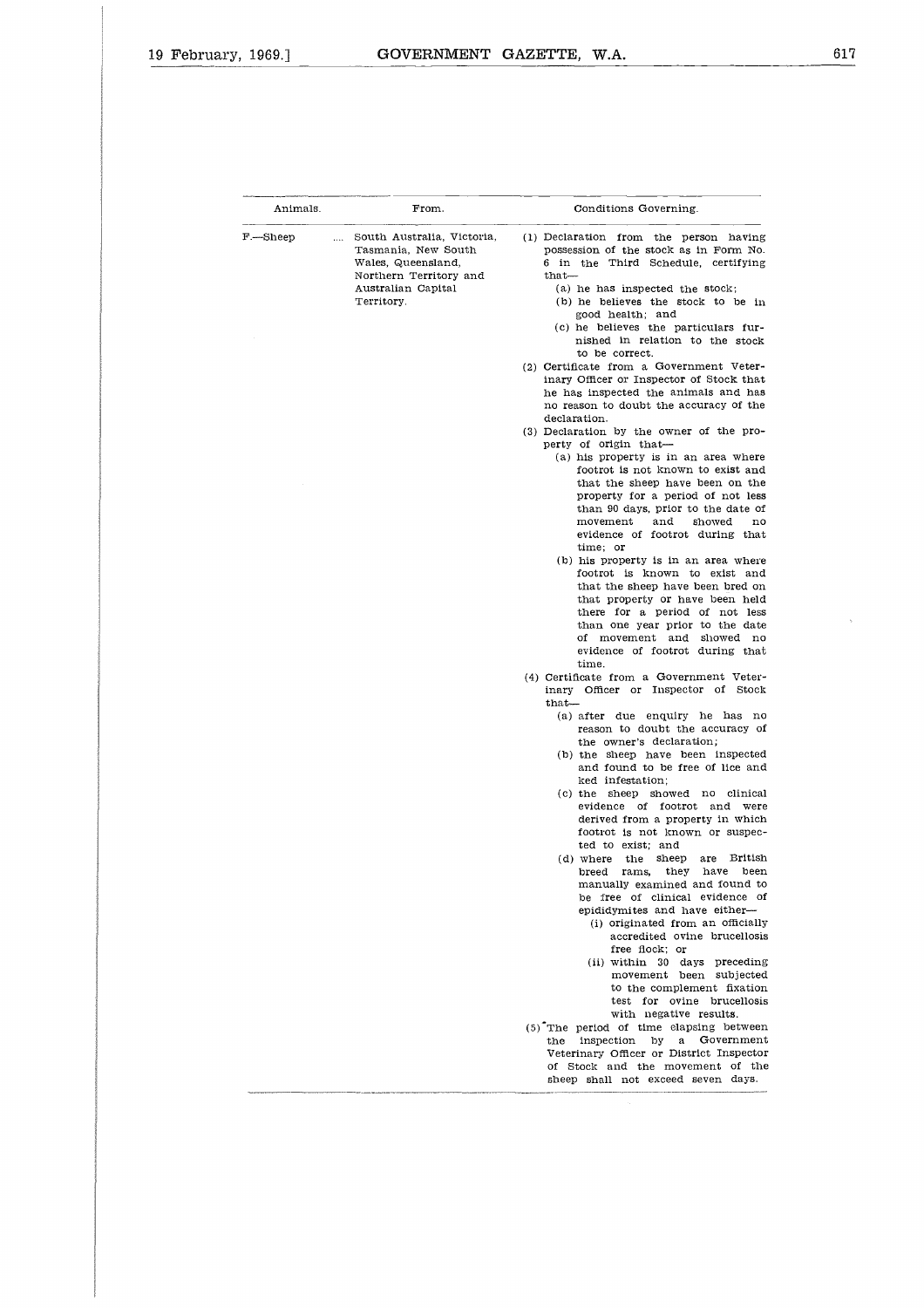l.

|                             | GOVERNMENT GAZETTE.                                                                                                                   | W.A.<br>[19 Feb                                                                                                                                                                                                                                                                                                                                                                                                                                                                                                                                                                                                                                                                                                                                                                                                                                                                                                                                                                                                                                                                                                              |
|-----------------------------|---------------------------------------------------------------------------------------------------------------------------------------|------------------------------------------------------------------------------------------------------------------------------------------------------------------------------------------------------------------------------------------------------------------------------------------------------------------------------------------------------------------------------------------------------------------------------------------------------------------------------------------------------------------------------------------------------------------------------------------------------------------------------------------------------------------------------------------------------------------------------------------------------------------------------------------------------------------------------------------------------------------------------------------------------------------------------------------------------------------------------------------------------------------------------------------------------------------------------------------------------------------------------|
|                             |                                                                                                                                       |                                                                                                                                                                                                                                                                                                                                                                                                                                                                                                                                                                                                                                                                                                                                                                                                                                                                                                                                                                                                                                                                                                                              |
| Animals.                    | From.                                                                                                                                 | Conditions Governing.                                                                                                                                                                                                                                                                                                                                                                                                                                                                                                                                                                                                                                                                                                                                                                                                                                                                                                                                                                                                                                                                                                        |
| G.—Swine<br>$\cdots$        | South Australia, Victoria,<br>New South Wales,<br>Queensland, Northern<br>Territory, Tasmania and<br>Australian Capital<br>Territory. | (1) Declaration from the person having<br>possession of the stock as in Form No.<br>6 in the Third Schedule, certifying<br>that-<br>(a) he has inspected the stock;<br>(b) he believes the stock to be in<br>good health; and<br>(c) he believes the particulars fur-<br>nished in relation to the stock<br>to be correct.<br>(2) Certificate from a Government Veter-<br>inary Officer or Inspector of Stock that<br>he has inspected the animals and has<br>no reason to doubt the accuracy of the<br>declaration.<br>(3) Certificate from a Government Veter-<br>inary Officer that-<br>(a) the pigs were derived from a<br>herd where swine brucellosis is<br>not known to exist; and<br>(b) the pigs were subjected to a<br>blood test for swine brucellosis<br>with negative results within 30<br>days of movement, or are derived<br>from an accredited swine brucel-<br>losis free herd.<br>(4) The period of time elapsing between<br>the inspection by a Government Veter-<br>inary Officer or a District Inspector of<br>Stock and the movement of the swine.                                                     |
| H.--Poultry<br>$\mathbf{r}$ | South Australia, Victoria,<br>New South Wales,<br>Queensland, Tasmania,<br>Northern Territory and<br>Australian Capital<br>Territory. | shall not exceed seven days.<br>(1) Declaration from the person having<br>possession of the stock as in Form No.<br>6 in the Third Schedule, certifying<br>that—<br>(a) he has inspected the stock;<br>(b) he believes the stock to be in<br>good health; and<br>(c) he believes the particulars fur-<br>nished in relation to the stock<br>to be correct.<br>(2) Certificate from a Government Veter-<br>inary Officer or Inspector of Stock<br>that he has inspected the animals and<br>has no reason to doubt the accuracy<br>of the declaration.<br>(3) Certificate from a Government Veter-<br>inary Officer that-<br>(a) in the case of domestic fowls and<br>pheasants, infectious laryngo-<br>tracheitis does not exist and has<br>not existed in the State for a<br>period of at least three months<br>preceding the date of movement;<br>(b) in the case of eggs for hatching<br>purposes, the flocks from which<br>they were derived are free of<br>pullorum disease;<br>(c) in the case of day old chickens<br>of domestic fowls and turkeys,<br>the flocks from which they were<br>derived are free of pullorum |

J.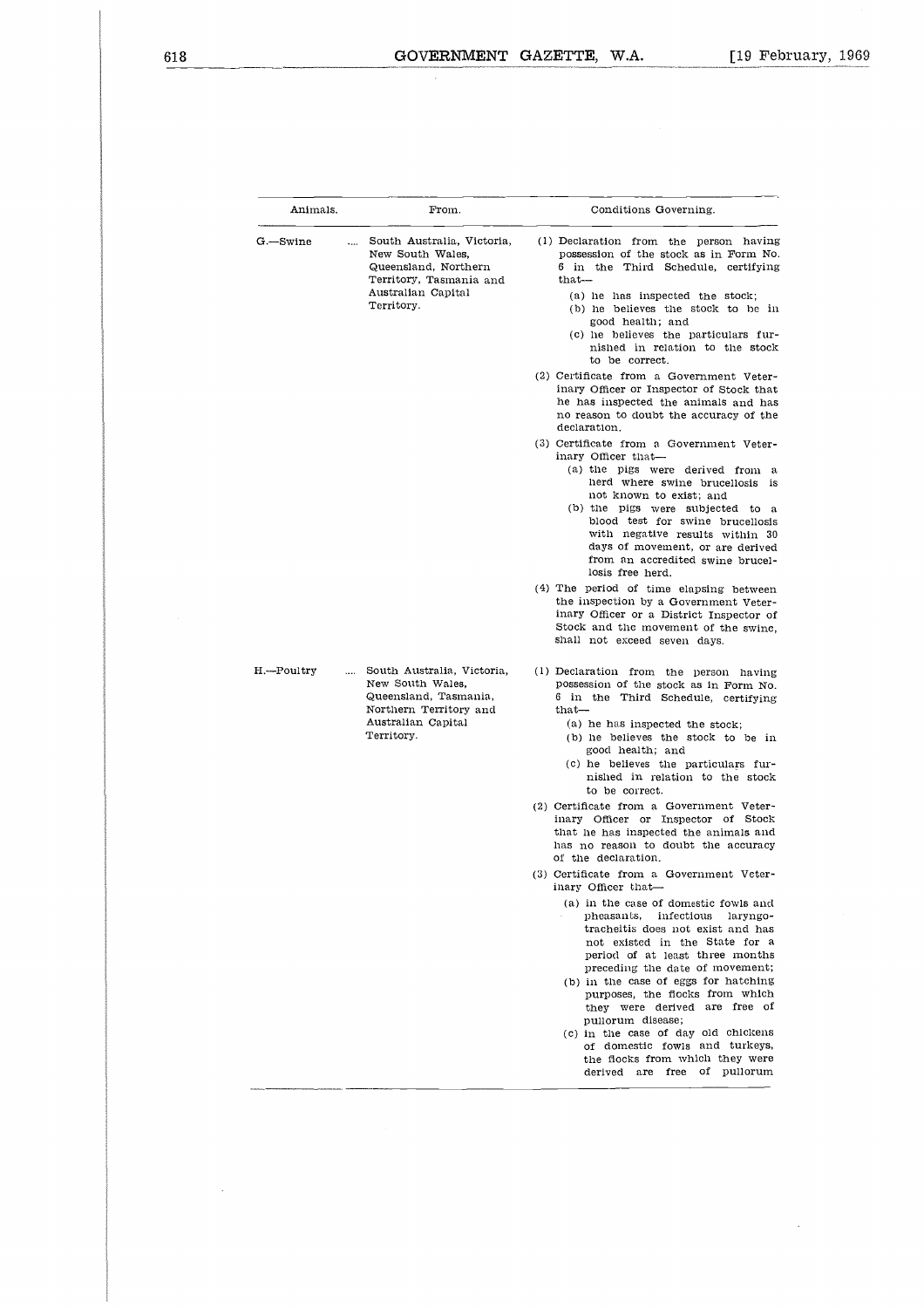| 1969.7                | GOVERNMENT GAZETTE, W.A. |     |                                                                                                                                                                                                   |
|-----------------------|--------------------------|-----|---------------------------------------------------------------------------------------------------------------------------------------------------------------------------------------------------|
|                       |                          |     |                                                                                                                                                                                                   |
|                       |                          |     |                                                                                                                                                                                                   |
|                       |                          |     |                                                                                                                                                                                                   |
|                       |                          |     |                                                                                                                                                                                                   |
| Animals.              | From.                    |     | Conditions Governing.                                                                                                                                                                             |
| H.—Poultry—continued. |                          |     | disease and they were hatched in<br>a hatchery where all eggs are<br>from flocks which are free of<br>pullorum disease.                                                                           |
|                       |                          | the | (4) The period of time elapsing between<br>inspection by a Government<br>Veterinary Officer or a District Inspec-<br>tor of Stock and the movement of the<br>poultry shall not exceed seven days. |

Third Schedule amended. 9. The Third Schedule to the principal regulations is amended— (a) by substituting for Form 6 the following Form

Form No. 6.

Western Australia.

Stock Diseases Act, 1895-1967. (Regulation 33)

### INTERSTATE STOCK HEALTH CERTIFICATE

(for cattle, sheep, goats, swine, poultry and eggs of poultry for hatching purposes).

To be prepared in *duplicate.*

Original—to accompany stock.

- Duplicate—to Inspector at inspection post, appropriate to entry
	- Kalgoorlie Halls Creek
	- Kununurra
	- Derby

(Chief Inspector of Stock) Perth.

N.B. Endorsements on back of certificate must be completed where applicable.

### DECLARATION.

.]<br>h<br>e:<br>d of in the State/ Duplicate—to Inspector at inspection post, appropriate to<br>
entry—<br>
Kalgoorlie<br>
Halls Creek<br>
Kununurra<br>
Derby<br>
(Chief Inspector of Stock) Perth.<br>
N.B. Endorsements on back of certificate must be completed<br>
where applicable. possession of the stock described hereunder, being able truthfully to make this declaration on the basis of my direct knowledge hereby declare that-

- (a) I have inspected the stock referred to hereunder;
- (b) I believe the stock to be in good health; and
- (c) I believe the information relating to the stock furnished hereunder is correct.

### PARTICULARS OF STOCK.

Number: Species: Description: Sex: Brands: Property of origin: Method of transport: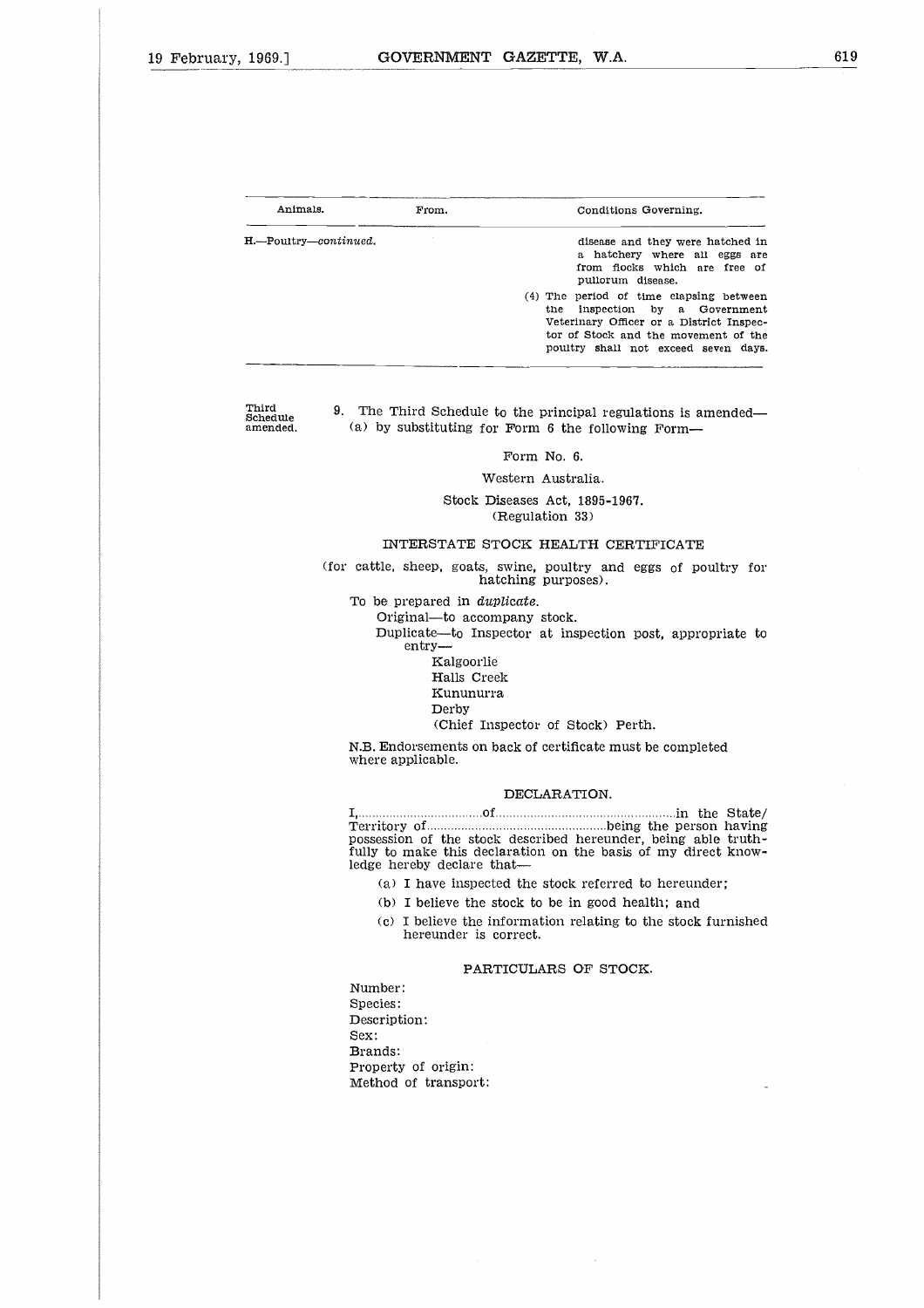Place and date of intended introduction:

Name and address of consignee:

Name and address of agent (if any) :

I make this declaration conscientiously believing the same to be true. e an<br>ne an<br>ne the the da<br>ed a<br>this... |<br>|<br>| 1<br>| .. 19  $\ddot{a}$ 

Signed at In the State/Territory of day of

Witness

(name and address)

Signature . . . . . . . . . . . . . .

After due enquiry I have no reason to doubt the correctness of the above declaration in any particular, and I certify that in my opinion the stock are eligible to enter the State of Western Australia. I have examined the stock in question and believe them to be healthy and free of disease.

> Government Veterinary Officer/ Inspector of Stock.

 $\frac{1}{\text{(date)}}$ 

(address)

Notification of intention to import must be given to the Inspector at the appropriate Inspection Post at least three days prior to arrival of stock.

All stock must be inspected within seven days of movement and this certificate becomes invalid unless movement com-mences within seven days of issue. ;

(b) by deleting Form 8 and substituting the following forms:—

### Form No. 8A.

Stock Diseases Act, 1895-1967. (Regulation 48A.)

APPLICATION TO MOVE CATTLE FROM PROTECTED AREAS TO AN AREA SOUTH OF THE PLEUROLINE.

I hereby apply for permission to move by road/sea transport This<br>proced a unit appropriate inspection Fost at least three days<br>prior to arrival of stock.<br>All stock must be inspected within seven days of movement com-<br>mences within seven days of issue.;<br>
(b) by deleting Form 8 and s All stock must be inspected within seven days of movement<br>and this certificate becomes invalid unless movement com-<br>amences within seven days of issue.<br>
() by deleting Form 8 and substituting the following forms:—<br>
Form N All stock must be inspected within seven days of movement<br>
and this certificate becomes invalid unless movement com-<br>
mences within seven days of issue.<br>
(b) by deleting Form 8 and substituting the following forms:—<br>
Form cattle in the proposed consignment have been on my property for 12 months immediately prior to movement or were born on the property.

Owner of property of origin.

| No. of<br>cattle | Type of cattle e.g. bulls,<br>breeders, etc. | Brands. Marks | Ear |
|------------------|----------------------------------------------|---------------|-----|
|                  |                                              |               |     |
|                  |                                              |               |     |

I understand that the following conditions apply to such movements

(1) All cattle to have two negative blood tests for pleuropneumonia 21 to 30 days apart. Between blood tests they must be kept in isolation from all other cattle.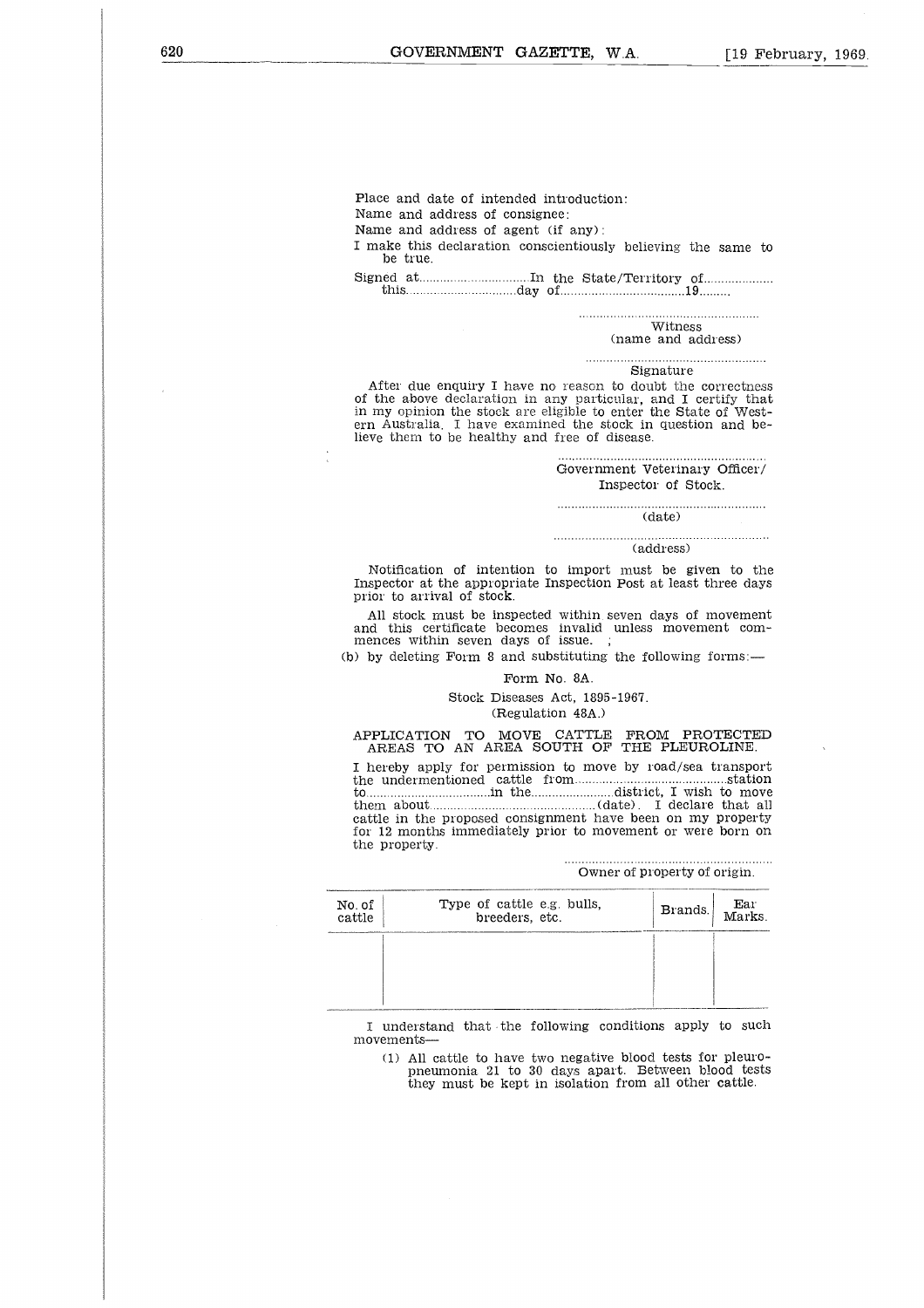- (2) Cattle to have negative T.B. test.
- (3) Cattle to be either
- (a) clean dipped at Government dip. This means presented at a dip free of tick, where they will again be treated for tick; or
	- (b) be free of tick and have been running on tick-free country for the previous 35 days.
- (4) The cattle will be quarantined at their destination property for twelve months as will other cattle on that property. (2) Cattle to have negative<br>
(3) Cattle to be either—<br>
(a) clean dipped at  $\alpha$ <br>
presented at a dir<br>
again be treated 1<br>
(b) be free of tick an<br>
free country for til<br>
(4) The cattle will be qua<br>
property for twelve mont<br>

Name and address of present owner ( )<br>Name<br>Name<br>Name<br>Date ...

### Form No. 8B.

### Stock Diseases Act, 1895-1967. (Regulation 48A.)

### PERMIT FOR CATTLE TO LEAVE PROTECTED AREAS\*.

|                |                                              |                                                     |  |  | Name and address of person in charge of cattle in transit                                                                                                                                                                      |
|----------------|----------------------------------------------|-----------------------------------------------------|--|--|--------------------------------------------------------------------------------------------------------------------------------------------------------------------------------------------------------------------------------|
|                |                                              |                                                     |  |  |                                                                                                                                                                                                                                |
|                |                                              | Form No. 8B.                                        |  |  |                                                                                                                                                                                                                                |
|                |                                              | Stock Diseases Act. 1895-1967.<br>(Regulation 48A.) |  |  |                                                                                                                                                                                                                                |
| $19$           | PERMIT FOR CATTLE TO LEAVE PROTECTED AREAS*. |                                                     |  |  | before the manufactured ay of the community of the community of the community of the community of the community of the community of the community of the community of the community of the community of the community of the c |
| ). of<br>ttle. | Description.                                 | Brand.                                              |  |  | Ear Dates/Results Biological<br>Marks. Tests and Dippings.                                                                                                                                                                     |

| No. of<br>cattle. | Description. | Brand. | Ear<br>Marks. | Dates/Results Biological<br>Tests and Dippings.                                                                     |
|-------------------|--------------|--------|---------------|---------------------------------------------------------------------------------------------------------------------|
|                   |              |        |               |                                                                                                                     |
|                   |              |        |               |                                                                                                                     |
|                   |              |        |               |                                                                                                                     |
|                   |              |        |               |                                                                                                                     |
|                   |              |        |               |                                                                                                                     |
|                   |              |        |               | Name and address of person in charge of cattle in transit                                                           |
|                   |              |        |               |                                                                                                                     |
|                   |              |        |               |                                                                                                                     |
|                   |              |        |               |                                                                                                                     |
|                   | Area.        |        |               | *Protected Areas comprise—West Kimberley Protected Area,<br>Halls Creek Protected Area and Drysdale River Protected |

Halls Creek Protected Area and Drysdale River Protected Area. Original—to travel with stock. Quadruplicate—file. ; and

Duplicate—to stock inspector nearest consignee.

Triplicate—Chief Veterinary Surgeon.

(c) by deleting forms numbered 22, 23, 24 and 25.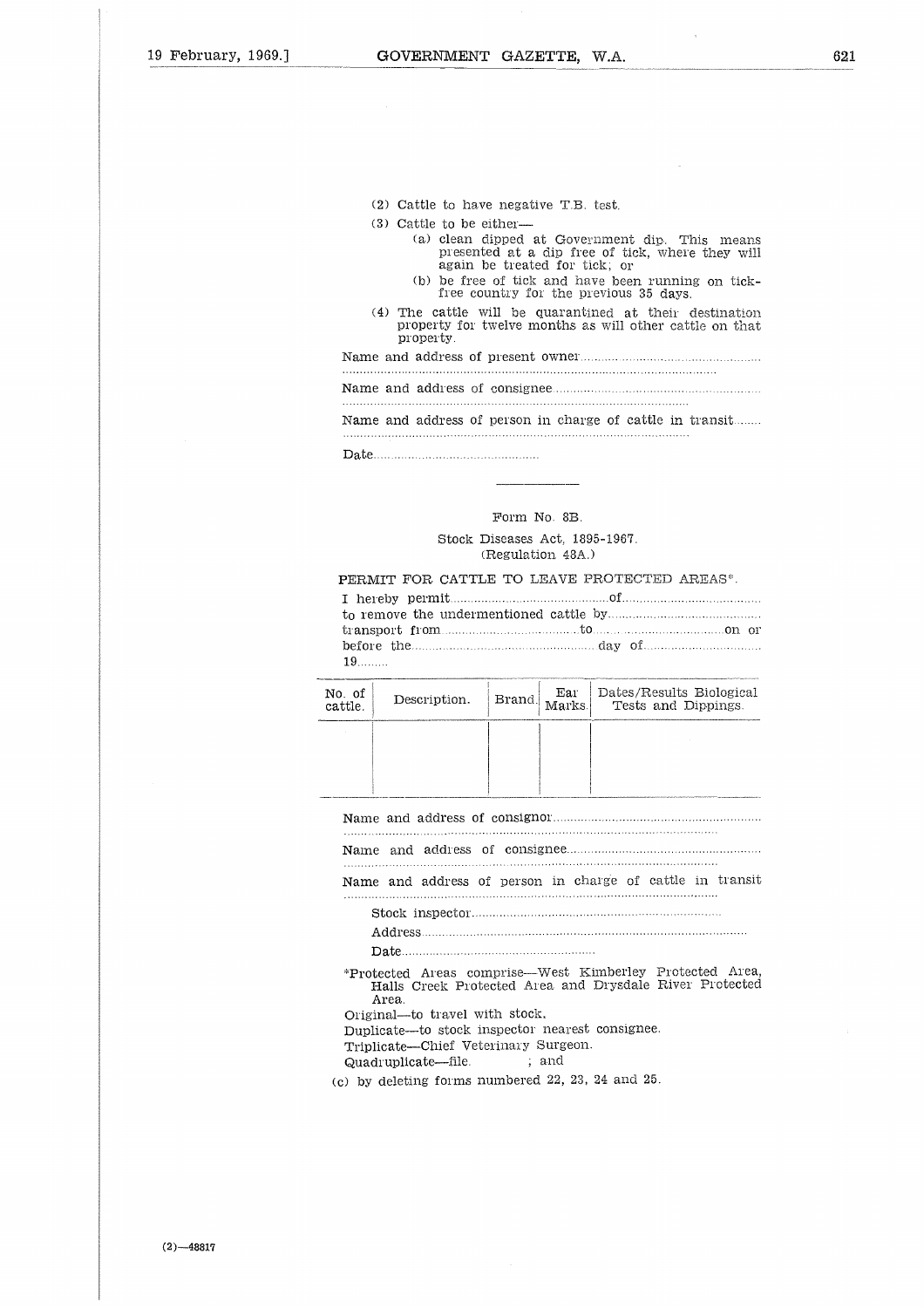### ENDORSEMENTS.

### Cattle.

South Australia, Victoria, and New South Wales:

I declare that the cattle described

- (a) have been on the property of origin for a period of not less than 180 days immediately preceding movement, or in the case of cattle less than 180 days old have been born on the property;
- (b) have not been in contact with cattle known or suspected to be affected with bovine contagious pleuro-pneumonia during the 180 days immediately preceding movement; and
- (c) are not at present under surveillance for bovine contagious pleuropneumonia.

Owner of property of origin.

After due enquiry I have no reason to doubt the accuracy of the above declaration.

> Government Veterinary Officer/ Inspector of Stock.

I certify that the cattle described

- (a) were subjected to the complement-fixation test for the diagnosis of bovine contagious pleuro-pneumonia. with negative results within 30 days of movement;
- (b) were subjected, if over the age of six months, to the intradermal tuberculin test and the agglutination test for brucellosis in the case of breeding cattle with negative results within 30 days of movement<br>or are being introduced directly from officially accredited tuberculosi: free or brucellosis free herds; and
- (c) were derived from herds in which neither Johne's disease nor trichomoniasis has been known or suspected to exist during the five years immediately prior to movement.

### . . . . . . . . . . . . . . . . . . . . . . . . . District Veterinary Officer.

Note: Cattle from north of the Quorn line in South Australia, except for that part lying within the Central Australia Protected Area, are not eligible to enter Western Australia south of the 20th parallel of latitude.

Queensland and Northern Territory:

I certify that the cattle described--

- (a) have originated from a property lying within the boundaries of a Protected Area, in the case of cattle from Queensland or the Central Australia Protected Area in the case of cattle from Northern Territory, in which no case of bovine contagious pleuro-pneumonia has occurred during the 12 months immediately preceding movement;
- (b) were subjected to the complement-fixation test for the diagnosis of bovine contagious pleuro-pneumonia with negative results within 30 days of movement;
- (c) were derived from herds in which neither Johne's disease nor trichomoniasis is known or suspected to exist;
- (d) were subjected, if over the age of six months, to the intradermal tuberculin test and in the case of breeding cattle the agglutination test for brucellosis with negative results, within 30 days of movement; and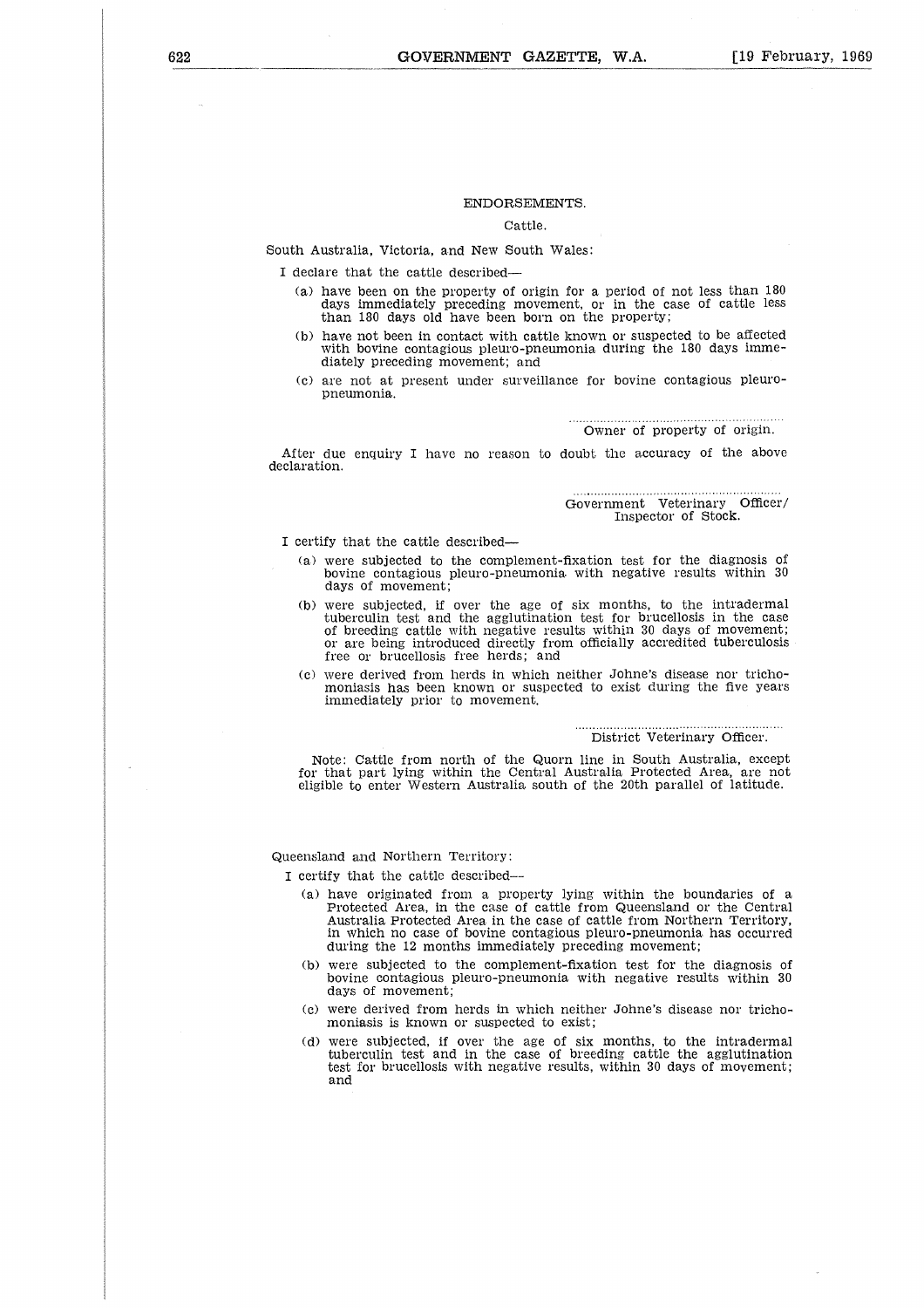(e) were found to be free of ticks and were sprayed/dipped with an approved insecticide immediately prior to movement; or are free of ticks and have not during the 35 days preceding movement been within an area deemed to be infested with cattle tick.

### District Veterinary Officer.

Note: Prior permission for the introduction of all such cattle must be obtained from the Chief Inspector of Stock, Department of Agriculture, Perth.

### Tasmania:

I certify that the cattle described

- (a) were derived from herds in which neither Johne's disease nor trichomoniasis has been known or suspected to exist during the five years immediately prior to movement; and
- (b) were subjected, if over the age of six months, to the intradermal tuberculin test and the agglutination test for brucellosis with negative results within 30 days of movement; or are being introduced directly from officially accredited tuberculosis-free or brucellosis-free herds.

District Veterinary Officer.

Cattle Introductions to Kimberley Division Only—All States:

- After due enquiry I certify that the cattle described
	- (a) have originated from a herd and district in which no case of bovine contagious pleuro-pneumonia has occurred during the 180 days immediately preceding movement;
	- (b) in the case of those originating from an Infected Area, were subjected to the complement-fixation test for bovine contagious pleuro-pneumonia with negative results within 30 days of movement;
	- (c) have been vaccinated against bovine contagious pleuro-pneumonia;
	- (d) were subjected if over the age of six months to the intradermal tuberculin test and the agglutination test for brucellosis with negative results within 30 days of movement; or are being introduced directly from officially accredited tuberculosis-free or brucellosis-free herds; and
	- (e) were found to be free of ticks, if originating from Queensland or Northern Territory, and were sprayed/dipped with an approved in-secticide immediately prior to movement; or are free of ticks and have not during the 35 days preceding movement been within an area deemed to be infested with cattle tick.

District Veterinary Officer.

Cattle for Immediate Slaughter—All States:

I declare that the cattle described are not at present under surveillance on account of disease, and that they are consigned in approved transport direct to an abattoir approved by the Chief Inspector of Stock.

Owner of property of origin.

After due enquiry I have no reason to doubt the accuracy of the above declaration.

> Government Veterinary Officer/ Inspector of Stock.

### Sheep.

All States:

I declare that-

\*(a) the property of origin is within an area where footrot is not known to exist, and that the sheep have been on the property for a period of not less than 90 days prior to the date of movement and have shown no evidence of footrot during that time;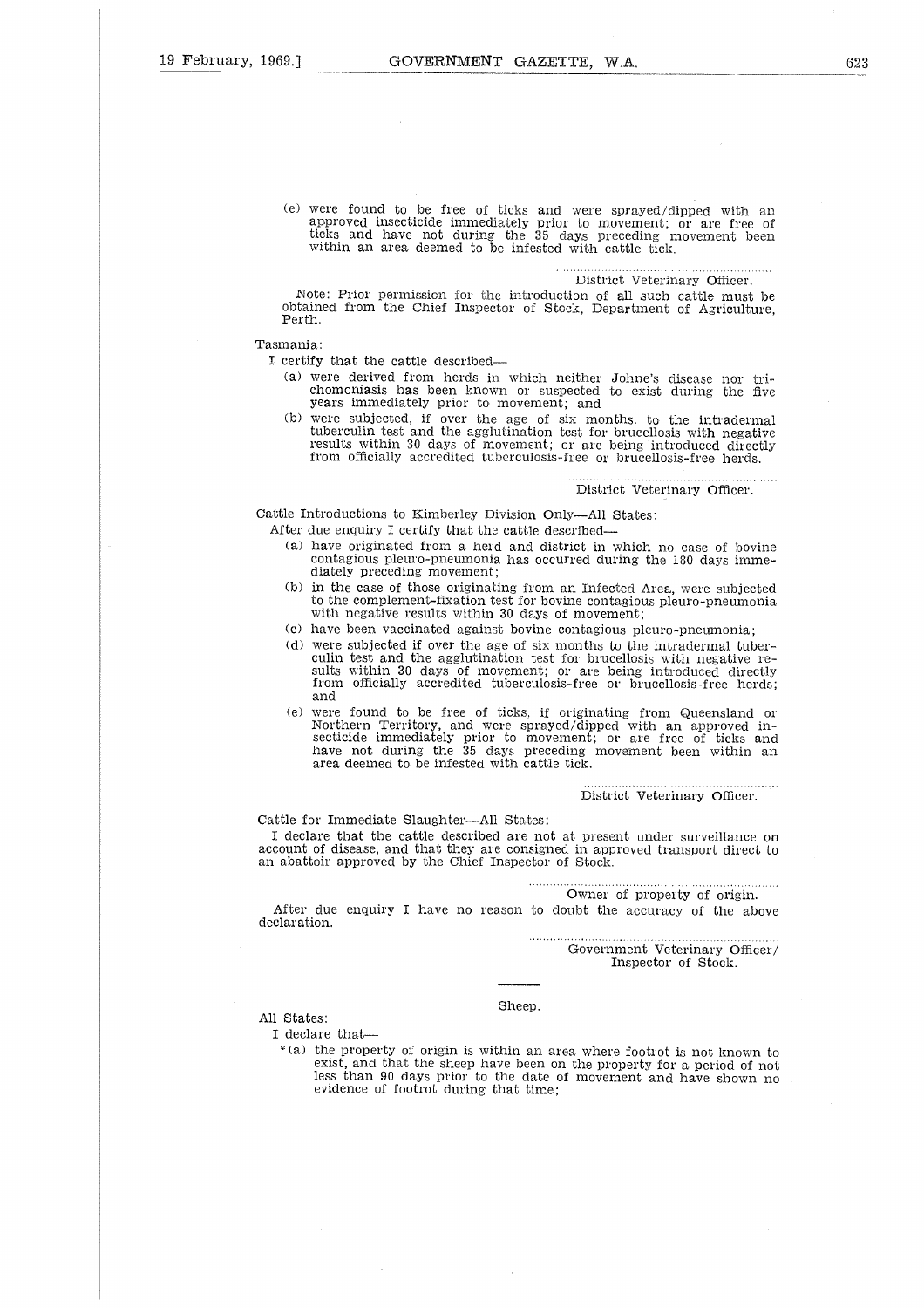"(b) the property of origin is within an area where footrot is known to exist, and that the sheep were bred on the property or have been held there for a period of not less than one year preceding the date of movement and have shown no evidence of footrot during that time.

Owner of property of origin.

(Strike out whichever is not applicable.)

I certify that

- (a) after due enquiry I have no reason to doubt the accuracy of the above declaration;
- (b) the sheep have been inspected and found to be free of lice and ked infestation;
- (c) the sheep showed no clinical evidence of footrot and were derived from a property in which footrot is not known or suspected to exist;
- (d) any British breed rams, have originated from an officially accredited ovine brucellosis-free flock; or that within 30 days preceding movement have been subjected to the complement-fixation test for ovine brucellosis with negative results and have been manually examined and found to be free of clinical evidence of epididymitis.

Government Veterinary Officer/ Inspector of Stock.

Swine.

All States:

I certify that the pigs described

- (a) were derived from a herd where swine brucellosis is not known to exist; and
- (b) were subjected to a blood test for swine brucellosis with negative results within 30 days of movement; or are derived from an accredited swine brucellosis-free herd.

Government Veterinary Officer.

### Poultry.

All States: Domestic fowls (and pheasants)

I certify that infectious laryngo-tracheitis does not exist and has not existed for a period of at least three months preceding the date of movement.

Government Veterinary Officer.

Day-old chickens (domestic fowls and turkeys) and Eggs for hatching purposes.

I certify that the day-old chickens/hatching eggs described were derived from flocks free of pullorum disease, and that in the case of day-old chickens they were hatched in a hatchery where the only eggs admitted are from flocks which are free of pullorum disease.

> Government Veterinary Officer/ Inspector of Stock.

Note: The endorsement regarding infectious laryngo-tracheitis is not required where the consignment consists only of day-old chickens certified as such.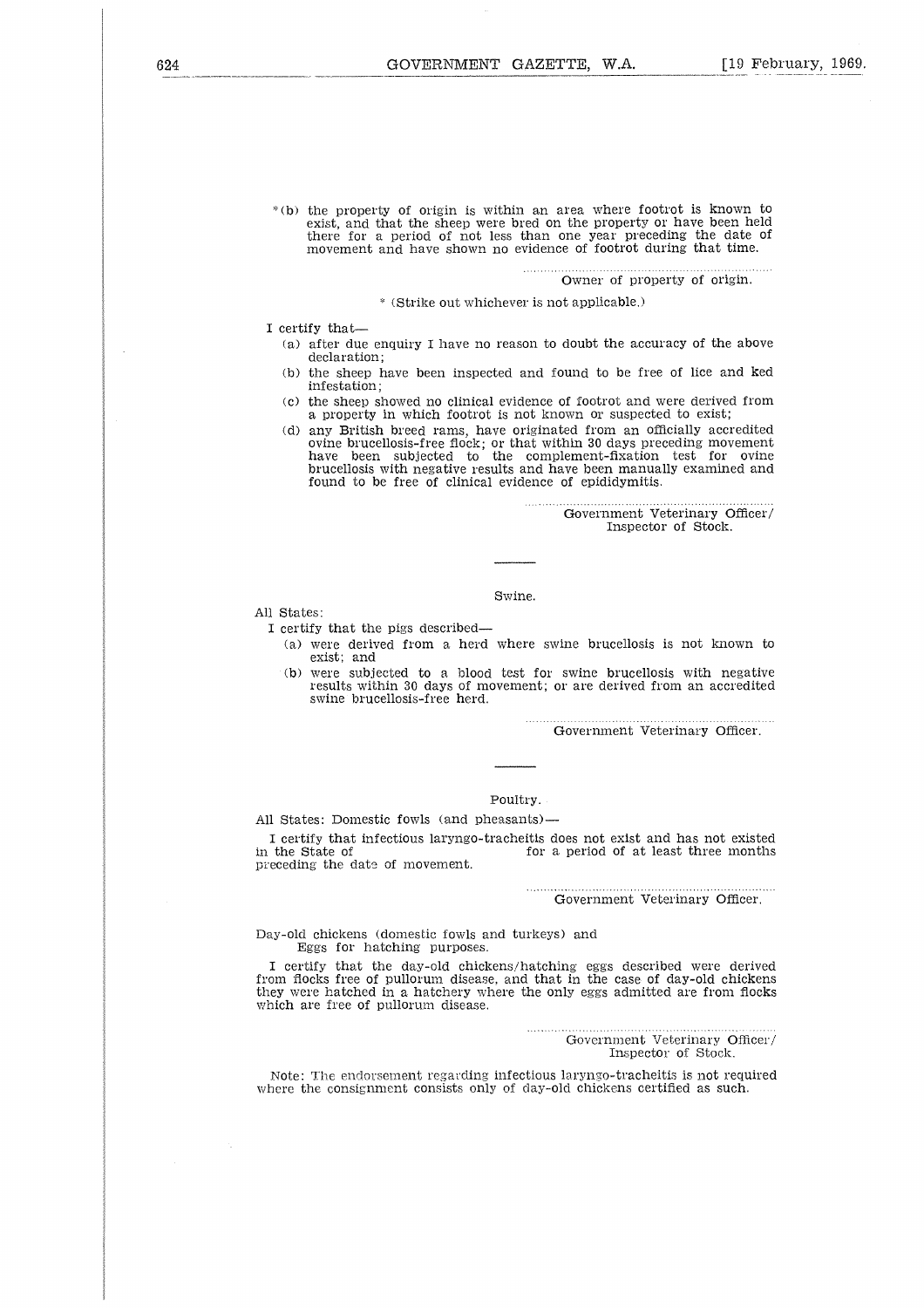### BANANA INDUSTRY COMPENSATION TRUST FUND ACT, 1961-1964.

### Department of Agriculture, South Perth, 5th February, 1969.

HIS Excellency the Governor in Executive Council, acting pursuant to the Provisions of the Banana Industry Compensation Trust Fund Act, 1961-1964, has been pleased to make the regulations set forth in the schedule hereunder.

T. C. DUNNE,

Director of Agriculture.

### Schedule.

### Regulations.

Principal regulations.

1. In these regulations the Banana Industry Compensation Trust Fund Act Regulations, 1962, published in the *Government Gazette* on the 18th April, 1962 and amended by notices published in the *Government Gazette* on 1st August, 1962, 30th July, 1963 and 26th October, 1965, are referred to as the principal regulations.

Appendix amended.

2. The appendix to the principal regulations is amended by substituting for Form No. 7 the following form:— 2. Th<br>stitutin<br>Name...<br>Addres<br>Addres

### Form No. 7.

### Western Australia

Banana Industry Compensation Trust Fund Act,1961. (Regulation 19 (2).)  $\frac{1}{1}$ .<br>.<br>.<br>.<br>.<br>. 

### ANNUAL RETURN BY GROWER.

|                           |                           | Form No. 7.                   |                                                                                                                                 |  |
|---------------------------|---------------------------|-------------------------------|---------------------------------------------------------------------------------------------------------------------------------|--|
|                           | Western Australia         |                               |                                                                                                                                 |  |
|                           |                           | (Regularian 19 (2))           | Banana Industry Compensation Trust Fund Act.1961.                                                                               |  |
|                           | ANNUAL RETURN BY GROWER.  |                               |                                                                                                                                 |  |
|                           |                           |                               | For the period from 1st January to 31st December, 19                                                                            |  |
|                           |                           |                               | Quantity Bananas Produced.                                                                                                      |  |
| Total Acreage<br>Planted. | Acreage in<br>Production. | Bushel<br>Cases.              | Other Containers<br>(Nominate Type)<br>and Size).                                                                               |  |
|                           |                           |                               |                                                                                                                                 |  |
|                           |                           |                               |                                                                                                                                 |  |
|                           |                           |                               |                                                                                                                                 |  |
|                           |                           | Sigma<br>Grower or his Agent. | This return must be forwarded to the Chairman, Banana Industry<br>Trust Fund Committee, Department of Agriculture, Jarrah Road, |  |

This return must be forwarded to the Chairman, Banana Industry Trust Fund Committee, Department of Agriculture, Jarrah Road, South Perth, NO later than the 1st day of February of each year. (Note: Failure to furnish this return by the date mentioned may render you liable to a penalty of twenty dollars).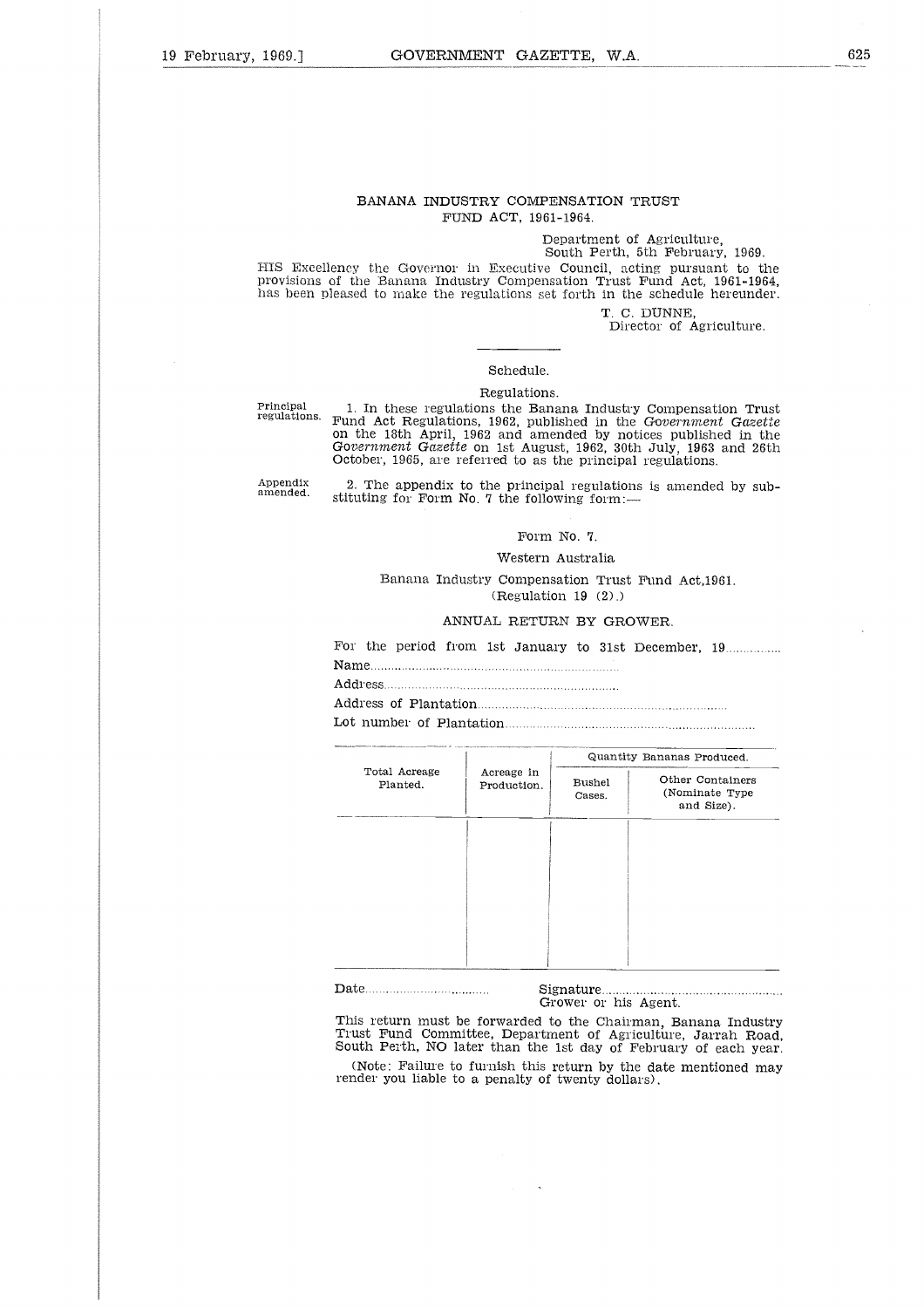## LOCAL GOVERNMENT ACT, 1960-1968.

The Municipality of the City of Perth.

By-law Relating to Motels.

L.G. 266/61.

IN pursuance of the powers conferred upon it by the abovementioned Act and of all other powers enabling it, the Council of the abovementioned Municipality hereby records having resolved on the 16th day of December, 1968, to make and submit for confirmation by the Governor the following amendment to By-law No, 72:— 

1. That Clause 3 (2) be amended by deleting the figure "3000" and substituting therefore the figure "2000".

Dated the 13th day of January, 1969. The Common Seal of the City of Perth was hereunto affixed in the presence of-

[L.S.]

Recommended-

T. E. WARDLE, Lord Mayor. G. 0. EDWARDS, Town Clerk.

L. A. LOGAN, Minister for Local Government.

Approved by His Excellency the Governor in Executive Council this 5th day of February, 1969.

W. S. LONNIE, Clerk of the Council,

### LOCAL GOVERNMENT ACT, 1960-1968.

The Municipality of the City of South Perth.

By-law No. 1.

By-law relating to Classification of Districts.

L.G. 668/67A.

IN pursuance of the powers conferred upon it by the abovementioned Act and of all other powers enabling it the Council of the abovementioned Municipality hereby records having resolved on the 27th day of November, 1968, to make and submit for confirmation by the Governor the following amendment to By-law No. 1: an but<br>ereby 1<br>bmit No. 1<br>paragunder when<br>the the deltical delta<br>final members of the set of the set of the set of the set of the set of the set of the set of the set of the set of the set of the set of the set of the set

That paragraph (d) of clause 1 be amended by deleting the words "Lots 2 and 3" under the heading "Swan Location 308, Section J" and substituting therefore the words "Lots 2, 3 and 4".

Dated this 23rd day of December, 1968. The Common Seal of the City of South Perth was hereunto affixed in the presence of

J. G. BURNETT, Mayor. J. HARRINGTON, Town Clerk,

 $[L.S.]$ 

Recommended

L. A. LOGAN, Minister for Local Government.

Approved by His Excellency the Governor in Executive Council this 5th day of February, 1969.

W. S. LONNIE, Clerk of the Council.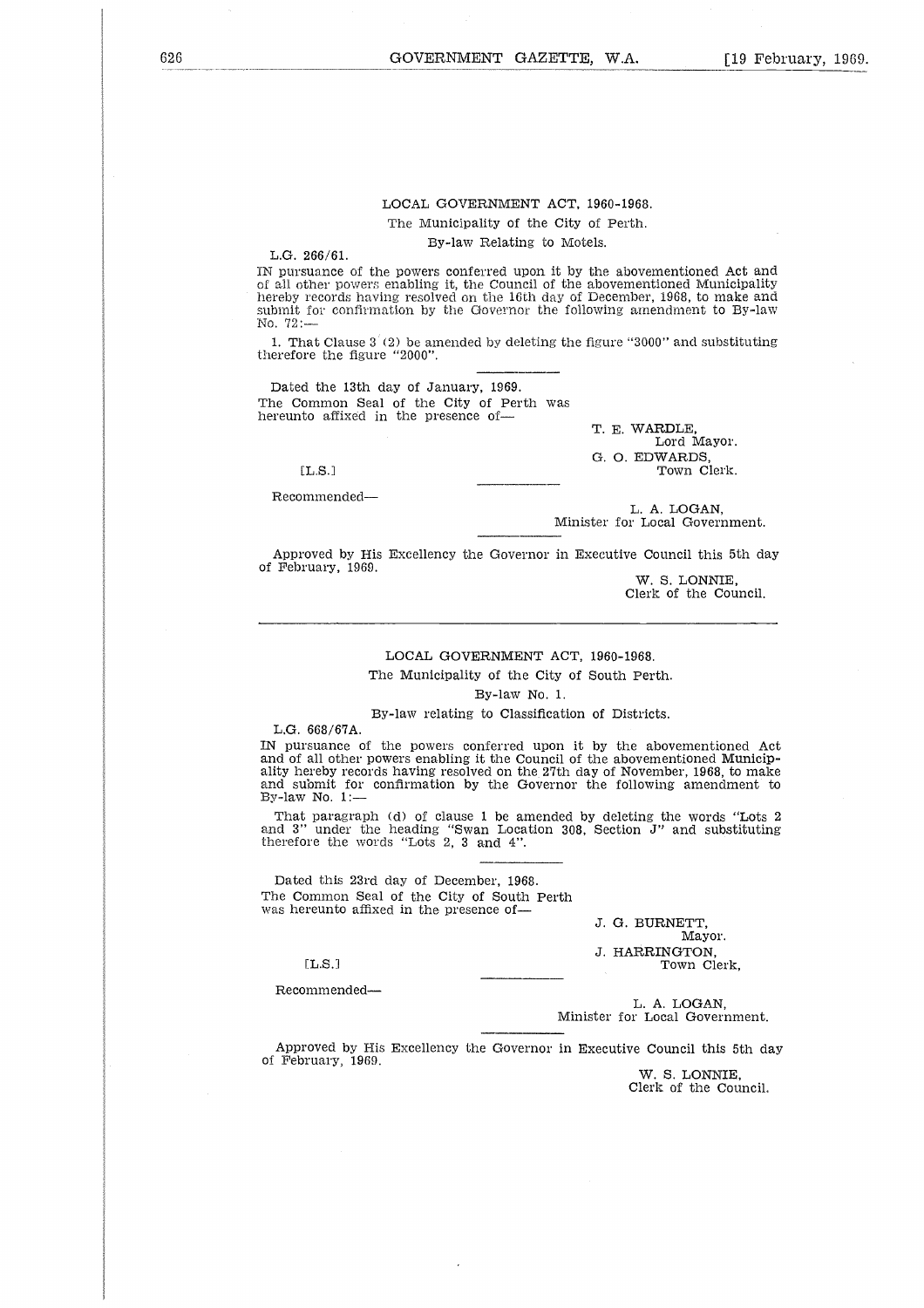### LOCAL GOVERNMENT ACT, 1960-1968.

### The Municipality of the Town of Geraldton.

### By-law relating to the control and management of the Geraldton Town Hall and Equipment and Property.

L.G. 374/58.

IN pursuance of the powers conferred upon it by the abovementioned Act, the Council of the abovementioned Municipality hereby records having resolved on the 11th day of December, 1968, to make and submit for confirma-tion by the Governor, the following amendments to the By-law relating to the control and management of the Geraldton Town Hall and equipment and property as published in the *Government Gazette* of the 1st day of May, 1957:— By-law relating to<br>L.G. 374/58.<br>IN pursuance of the<br>council of the<br>solved on the 11th<br>tion by the Gover:<br>the control and ma<br>property as publis:<br>1957:—<br>Delete the Schee<br>thereof, the follow:<br>Travelling Shows:<br>Evening<br>Day ...  $\begin{array}{l} \texttt{G.}~~ 374/58\ \texttt{Council}\ \texttt{d}~~\texttt{d}~~\texttt{d}~~\texttt{d}~~\texttt{d}~~\texttt{d}~~\texttt{d}~~\texttt{d}~~\texttt{d}~~\texttt{d}~~\texttt{d}~~\texttt{d}~~\texttt{d}~~\texttt{d}~~\texttt{d}~~\texttt{d}~~\texttt{d}~~\texttt{d}~~\texttt{d}~~\texttt{d}~~\texttt{d}~~\texttt{d}~~\texttt{d}~~\texttt{d}~~\texttt{d}~~\texttt{d}~~\texttt{d}~~$  $3.374/58$ .<br>
Dursuance of the Council of the  $1$ <br>
dd on the 11th day<br>
by the Governo.<br>
control and managementy as published<br>
erty as published<br>
erty as published<br>
erty as published<br>
erty as published<br>
erty as published<br>
e

Delete the Schedule of Charges as appearing thereon and insert in lieu thereof, the following:—

Schedule of Charges.

# \$ 25.00 10.00 Local Entertainment:<br>Balls Counce on<br>By the terms<br>erity is denoted the selection<br>Balls Evening<br>Balls Dance<br>Conce E 20.00 d on the by the<br>by the erty as<br>erty as<br>identy as<br>identy as<br>Evening Evening<br>Day<br>I Enter Evening<br>Concert, Evening ... 20.00 Concerts—<br>Evening of and I.<br>as publ<br>the Sch<br>the follo<br>g Shows<br>ing<br>tertainm<br>tertainm<br>Evening<br>Evening<br>Evening<br>Evening 15.00 the discriming Shing<br>the discriming the state of the state of the discriming<br>Even Day Even Day  $\dots$  10.00 Socials-<br>Evening the Sch<br>the follo<br>g Shows<br>ing<br>thertainm<br>starts—<br>exerts—<br>Evening<br>Evening<br>Day<br>s, Conven<br>ing  $\begin{array}{ccc} \dots & 15.00 \\ \dots & 10.00 \end{array}$ Day . .. 10.00 Meetings, Conventions, etc.:<br>Evening Evening .... 10.00 Day.. ... 5.00 Bazaars, Fetes, etc:<br>Evening .... 1 Entertainment:<br>
Dances<br>
Dances<br>
Evening<br>
Evening<br>
Evening<br>
Evening<br>
Evening<br>
Evening<br>
Evening<br>
Evening<br>
Evening<br>
Evening<br>
Evening<br>
Evening<br>
Evening<br>
Evening<br>
Evening<br>
20.00<br>
20.00<br>
20.00<br>
Concerts—<br>
Evening<br>
Evening<br>
Eve Day . . 10.00 Rehearsals:<br>Morning Morning . 0.25 Afternoon 0.50 Evening . 1.00 Cleaning Deposit . . 4.00 Refundable if hall left in a clean and tidy condition. Equipment and Property:<br>Crockery ....<br>P.A. System .... Crockery 12c. per dozen  $\begin{array}{ccccccccccc}\n\text{Devy} & \text{...} & \text{...} & \text{...} & \text{...} & \text{...} & \text{...} & \text{...} & \text{...} & \text{...} & \text{...} & \text{...} & \text{...} & \text{...} & \text{...} & \text{...} & \text{...} & \text{...} & \text{...} & \text{...} & \text{...} & \text{...} & \text{...} & \text{...} & \text{...} & \text{...} & \text{...} & \text{...} & \text{...} & \text{...} & \text{...} & \text{...} & \text{...} & \text{...} & \text{...}$ Day<br>
Evening<br>
Exercise, etc.<br>
Exercise, etc.<br>
Exercise Exercise<br>
Macroscophical Content of December, 1968.<br>
Trestles<br>
Trestles<br>
Exercise Crockery<br>
P.A. System<br>
Trestles<br>
Atternation Concerns<br>
Crockery<br>
P.A. System<br>
Trestle ning the size the match Crockery<br>
P.A. System<br>
Trestles<br>
Trestles<br>
Common Seal of the Town of Gerald-<br>
ton was herewith affixed by authority of a<br>
resolution of Council in the presence of-<br>
L.S.]<br>
J. F. CAMER<br>
Recommended—<br>
Minister for Local Gon

Dated this 11th day of December, 1968.

The Common Seal of the Town of Gerald-ton was herewith affixed by authority of a resolution of Council in the presence of-

[L.S.]

 $\bar{\mathbf{r}}$ 

V. S. ASKEW, Mayor, J. F. CAMERON,

Town Clerk.

Minister for Local Government.

Approved by His Excellency the Governor in Executive Council this 5th day of February, 1969.

W. S. LONNIE, Clerk of the Council.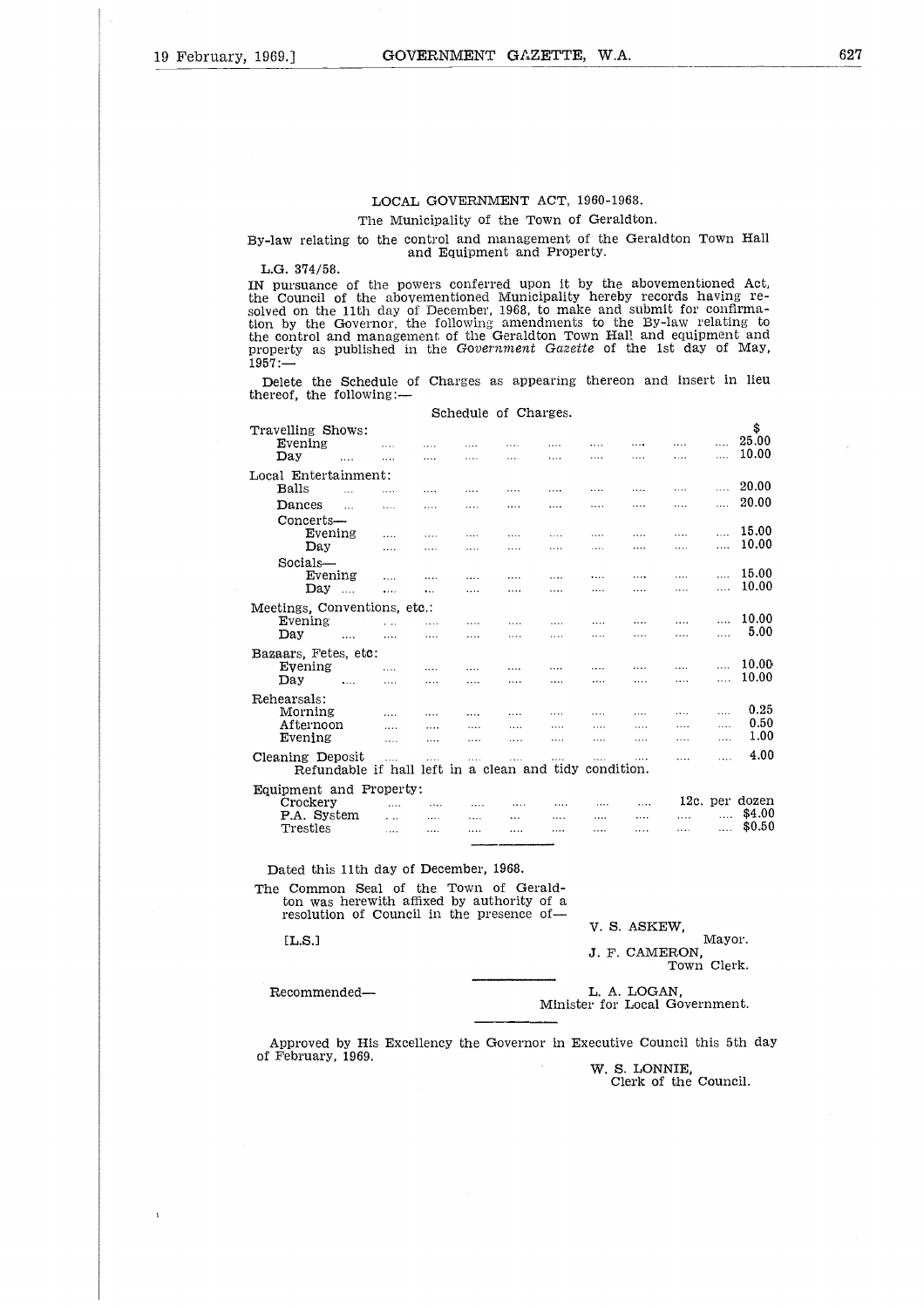### LOCAL GOVERNMENT ACT, 1960-1968.

The Municipality of the Shire of Dowerin.

By-laws Relating to the Management and Control of the Dowerin Memorial Swimming Pool.

L.G. 29/69.

IN pursuance of the powers conferred upon it by the abovementioned Act and of all other powers enabling it, the Council of the abovernentioned Municipality, hereby records having resolved on the 19th day of November, 1968, to make and submit for confirmation by the Governor, the following by-laws:—

1. In these by-laws, subject to the context:—

"Council" means the Dowerin Shire Council.

"Manager" means the person appointed by the Council and the Committee, to control and manage the swimming pool.

"Pool" means the Dowerin Memorial Swimming Pool, and shall include any fencing, turnstiles, dressing rooms, shower recesses, spectators' stands and/or seating, lavatories and any other structure erected for the use and convenience of persons using the pool.

"Committee" means the management Committee as shall be fixed from time to time in accordance with the legally adopted objects of the constitution of the "Dowerin Memorial Swimming Pool".

"Adult" means any person over the age of sixteen (16) years who is not a full time student.

"Child" means any person under the age of sixteen (16) years or a full time student.

### Hours of Admission.

2. The Pool shall, from the month of October to the month of April, both inclusive, or at the discretion of the Council and Committee, be opened and closed daily at such times as the Council and Committee may from time to time determine and such times shall be clearly indicated on a notice board at the pool entrance.

### Costumes.

3. Every person using the Pool shall be dressed in a decent and suitable manner and any person who appears in public in such a condition, which in the opinion of the Manager or other person for the time being in charge of the Pool, is offensive, then the Manager shall direct that he or she resume his or her ordinary clothes forthwith.

### Admission.

4. No person shall, without the express permission of the Council or Committee or the Manager, enter the Pool save through the turnstile erected at the entrance for that purpose and upon payment of the prescribed admission charge.

### Charges for Admission.

5. All persons wishing to obtain season or period tickets or tokens granting admission to the Pool for any one stipulated season or period may obtain such tickets or tokens on application to the Manager, upon payment of the prescribed fee. Such season or period tickets or tokens shall be offered for inspection to the attendant when used to obtain admission to the Pool. Season or period tickets or tokens are not transferable and such a ticket or token may be used only by the person in whose name the same is issued. A list of all sea-son or period ticket or token holders shall be kept at the Pool and the attendant shall refuse admission to a person seeking the same and using any such ticket or token if the attendant reasonably believes that the person so seeking admission is not the person to whom such ticket or token was issued. 5. All persons wishing to obtain season or period tickets or tokens grantin admission to the Pool for any one stipulated season or period may obtains<br>such tickets or tokens on application to the Manager, upon payment of t retis or tokens on application to the Manager, upon payment of the diffee. Such season or period tickets or tokens and be offered for the may only by the person in whose name the same in sissued. A list of all sear-<br>priod n to the attendant when used to obtain admission to the Pool. Season<br>all tickets or tokens are not transferable and such a ticket or token may<br>be person in whose name the same is issued. A list of all sea-<br>eriod ticket or

| beriod tickets or tokens are not transferable and such a ticket or token may<br>used only by the person in whose name the same is issued. A list of all sea-<br>or period ticket or token holders shall be kept at the Pool and the atten-<br>t shall refuse admission to a person seeking the same and using any such<br>et or token if the attendant reasonably believes that the person so seeking<br>hission is not the person to whom such ticket or token was issued.<br>The following charges which shall be subject to amendment at any |  |  |  |              |      |
|-------------------------------------------------------------------------------------------------------------------------------------------------------------------------------------------------------------------------------------------------------------------------------------------------------------------------------------------------------------------------------------------------------------------------------------------------------------------------------------------------------------------------------------------------|--|--|--|--------------|------|
| e at the absolute discretion of the Council and/or Committee, shall be<br>sums paid for admission to the pool premises:—                                                                                                                                                                                                                                                                                                                                                                                                                        |  |  |  |              | \$   |
| For every person 16 years of age or over (including spectators)<br>For every person over 5 years and under the age of 16 years                                                                                                                                                                                                                                                                                                                                                                                                                  |  |  |  |              | 0.20 |
| (including spectators and Educational classes)<br>Monthly Charges-                                                                                                                                                                                                                                                                                                                                                                                                                                                                              |  |  |  | $\mathbf{1}$ | 0.05 |
| Adults in the theory and the contract of the contract of the contract of the contract of the contract of the contract of the contract of the contract of the contract of the contract of the contract of the contract of the c                                                                                                                                                                                                                                                                                                                  |  |  |  |              | 2.00 |
|                                                                                                                                                                                                                                                                                                                                                                                                                                                                                                                                                 |  |  |  |              | 1.00 |
|                                                                                                                                                                                                                                                                                                                                                                                                                                                                                                                                                 |  |  |  |              |      |
|                                                                                                                                                                                                                                                                                                                                                                                                                                                                                                                                                 |  |  |  |              |      |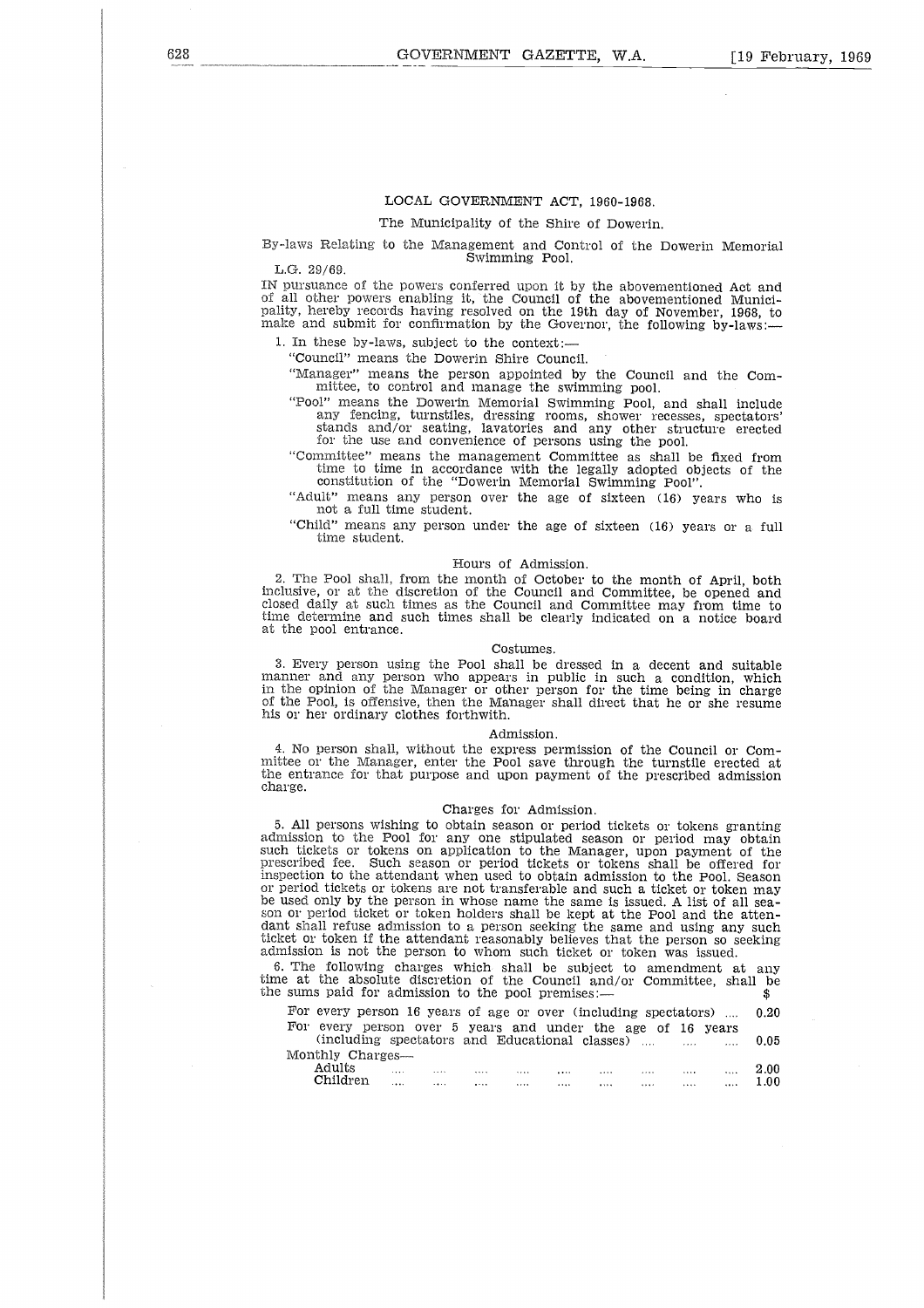| 69.1                                                                  | GOVERNMENT GAZETTE, W.A.                                                                                                               |                                                    |  |                                                                     |               |
|-----------------------------------------------------------------------|----------------------------------------------------------------------------------------------------------------------------------------|----------------------------------------------------|--|---------------------------------------------------------------------|---------------|
|                                                                       |                                                                                                                                        |                                                    |  |                                                                     |               |
|                                                                       |                                                                                                                                        |                                                    |  |                                                                     |               |
|                                                                       |                                                                                                                                        |                                                    |  |                                                                     |               |
|                                                                       |                                                                                                                                        |                                                    |  |                                                                     |               |
|                                                                       |                                                                                                                                        |                                                    |  |                                                                     |               |
|                                                                       |                                                                                                                                        |                                                    |  |                                                                     |               |
|                                                                       |                                                                                                                                        |                                                    |  |                                                                     |               |
| Seasonal Charges-                                                     |                                                                                                                                        |                                                    |  |                                                                     | \$            |
|                                                                       |                                                                                                                                        |                                                    |  |                                                                     | 8.00          |
| Children                                                              | $\ldots$<br>$\cdots$<br>Family (all children up to 16 years) and the manufactured with the manufactured with the manufactured with the | المتنفس والمتنب والمتناوب المتناوب العنبين والمناو |  | $\sim$<br>$\mathcal{L}_{\mathcal{A}}$ , $\mathcal{L}_{\mathcal{A}}$ | 3.00<br>20.00 |
| Swimming Club Training Sessions (Out of normal hours) free of charge. |                                                                                                                                        |                                                    |  |                                                                     |               |
|                                                                       |                                                                                                                                        |                                                    |  |                                                                     |               |
|                                                                       |                                                                                                                                        | Control of Premises                                |  |                                                                     |               |

### Control of Premises.

7. Every person using the pool premises shall obey all reasonable directions of the Manager, or other person for the time being in charge of the pool, with regard to such use.

No person shall obstruct, interfere with, or hinder the pool Manager in the performance of any duty in the pool premises.

### Valuables.

8. Any person entering the pool premises may deposit valuables with the Manager or other person for the time being in charge of the pool, upon payment of 5 cents, but under no circumstances will the Council accept any liability should such valuables or any part of them be lost, stolen, damaged or destroyed whilst in the custody of the Manager.

### Offences.

9. (a) No person shall enter or remain in the pool premises, whilst in an intoxicated condition.

(b) No person shall bring into the pool premises any spirits, or other intoxicating liquors.

(c) No person shall use soap in any part of the pool premises, other than in the shower baths.

(d) No person shall in any part of the pool premises, use any indecent obscene or offensive language, or behave in an indecent or offensive manner.

(e) No person shall smoke in any part of the pool premises, where a potice is exhibited prohibiting smoking.

(f) No person shall climb up to or on any partition or roof, or any other portion of the premises, unless it is in the lawful course of his business.

(g) No person shall in the dressing rooms or elsewhere, in the pool premises wastefully use the water or leave any taps running.

(h) No person shall spit or expectorate in the pool, or on any platform or dressing rooms, or commit any nuisance on or in any part of the pool premises.

(i) No person shall whilst in the pool, use any substance or preparation whereby the water in the pool, may be discoloured or rendered turbid or otherwise unfit for the proper use of bathers.

(j) No person shall wilfully foul or pollute water in any shower bath or in in the pool, or wilfully soil, defile, damage, injure or destroy any dressing room, closet box, or compartment, or other part of the pool premises, or any furniture or other articles therein.

(k) No person shall at any time carelessly or negligently injure or improperly use or interfere with any taps, locks, valves or other fittings or appliances in or about the pool premises, or write upon or deface the walls or partitions, or any part of the pool premises, or discharge litter of any description on or about the pool premises.

(1) No person shall cause or allow any dog or other animal belonging to such person under his or her control to enter or remain in or upon the pool premises.

(m) No male person shall enter any portion of the pool premises, set apart for females, and no female person shall enter upon any portion of the pool premises, set apart for males.

(n) No person upon the pool premises shall in any way interfere with any other person therein, or throw or push or attempt to throw or push any person into the pool, or throw any stones or sticks or any other matter or thing to the annoyance of any other person using the pool premises.

(o) No person shall whilst suffering from any cutaneous, infectious or contagious disease, or whilst in an unclean condition, enter or use, or attempt to enter or use the pool premises or part thereof.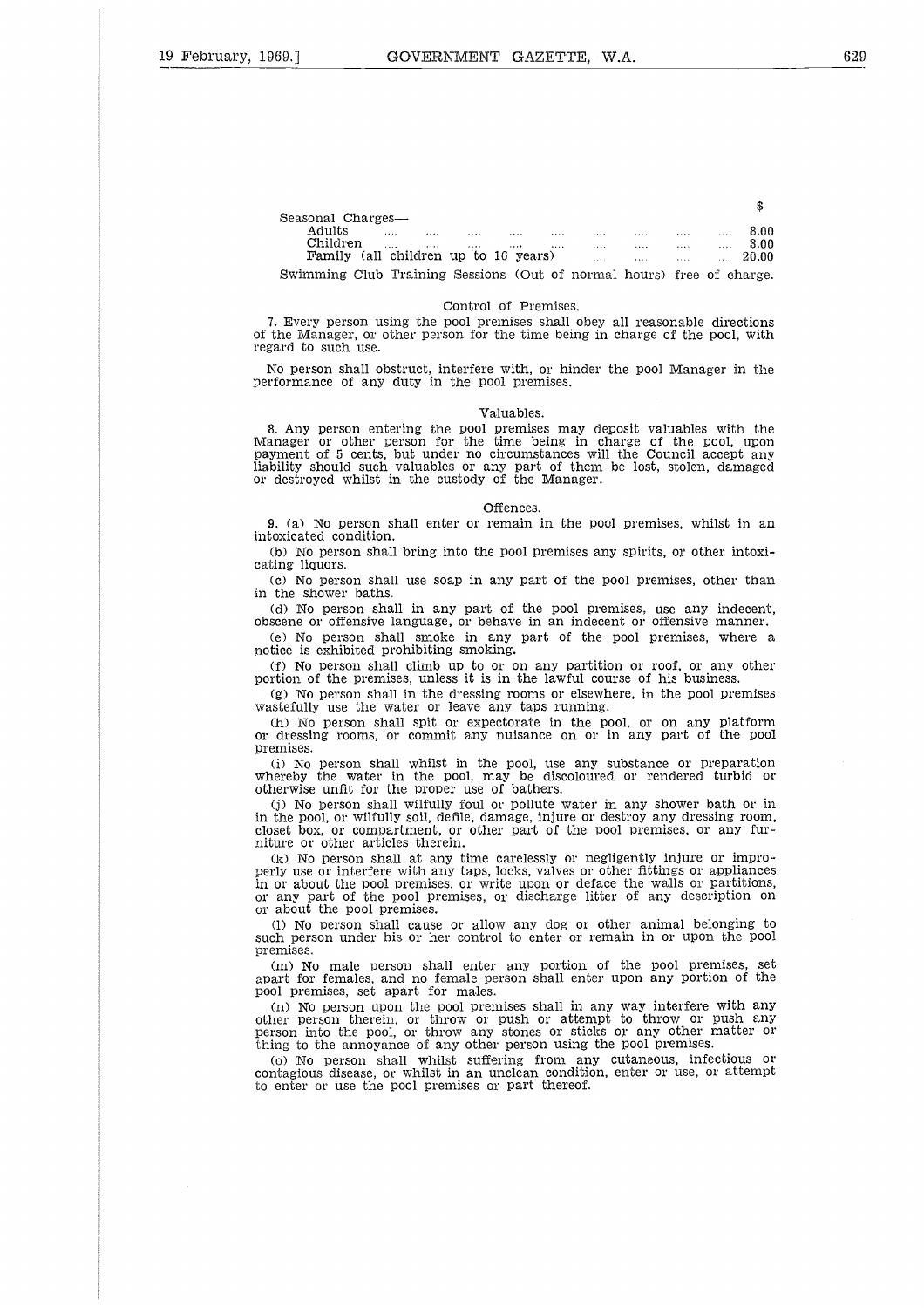(p) No person other than the Manager, or the lessee, shall hawk, sell or offer for sale in the pool premises, any goods or articles.

### Lost Property.

10. (a) Every person finding in the pool premises any article, which may have been left or lost therein, shall immediately deliver the same to the Manager, or other person for the time being in charge of the pool, who shall thereupon register a description of such article and all particulars relating thereto in a book which shall be kept for that purpose, and any person claiming the said article and who satisfies the Manager or other person, that he or she is the lawful owner of same, shall have such article returned upon signing for such article in the book beforementioned.

(b) The Manager or other person for the time being in charge of the pool shall at least once in every week report to the Shire Clerk or his nominee, regarding lost property, and produce the said book for inspection by the Shire Clerk or his nominee.

(c) The Council or Committee will not under any circumstances incur any liability in respect of articles lost or stolen from any person whilst in the pool premises.

### Carnivals.

11. (a) The person, club, association or organisation conducting any carnival held at the pool premises shall be responsible for the conduct of the competitors and spectators during the carnival and shall be bound to see that there is no over-crowding and that no damage is done to the buildings or fencing or any portions of the pool premises.

(b) At all swimming carnivals held at the pool premises, the competitors shall wear proper and approved bathing costumes.

(c) Every person, club, association or organisation to whom the pool premises are granted for the purpose of holding a swimming carnival shall at least one week before the date of such carnival forward to the Shire Clerk or his nominee, a copy of the programme of events to be competed for thereat. Any item on such programme that the President or Shire Clerk or their nominees do not approve of, shall be struck out or so altered as directed.

### Risk

12. Any person entering the pool, does so, at his or her own risk.

### Enforcement of By-laws.

13. (a) Any person offending against any of the provisions of these by-laws shall on conviction be liable to a penalty not exceeding \$40.

(b) Every person who shall infringe any of the provisions of these by-laws may be summarily removed from the pool premises and from every part thereof, by the Manager or other person for the time being in charge of the pool, or may be arrested by such Manager or other person and given into custody of a police constable.

(c) The Manager or other person for the time being in charge of the pool may refuse to admit to the pool premises any person who shall have been convicted of wilfully disobeying or infringing any of the provisions of these by-laws, until such time as the Council or Committee, may decide that such person shall be re-admitted. Fraction of Executive discuss and provisions of the provisions<br>
invicted of wilfully disobeying or infringing any of the provisions<br>
-laws, until such time as the Council or Committee, may decide the<br>
recommended—<br>
Dated t

Dated this 31st day of December, 1968. The Common Seal of the Shire of Dowerin was affixed, this 31st day of December, 1968, by the President, in the presence of the Shire Clerk-

ELS.]

W. R. HAGBOOM, President.

A. READ,

Shire Clerk.

# L. A. LOGAN,<br>Minister for Local Government.

Approved by His Excellency the Governor in Executive Council, this 5th day of February, 1969.

W. S. LONNIE Clerk of the Council.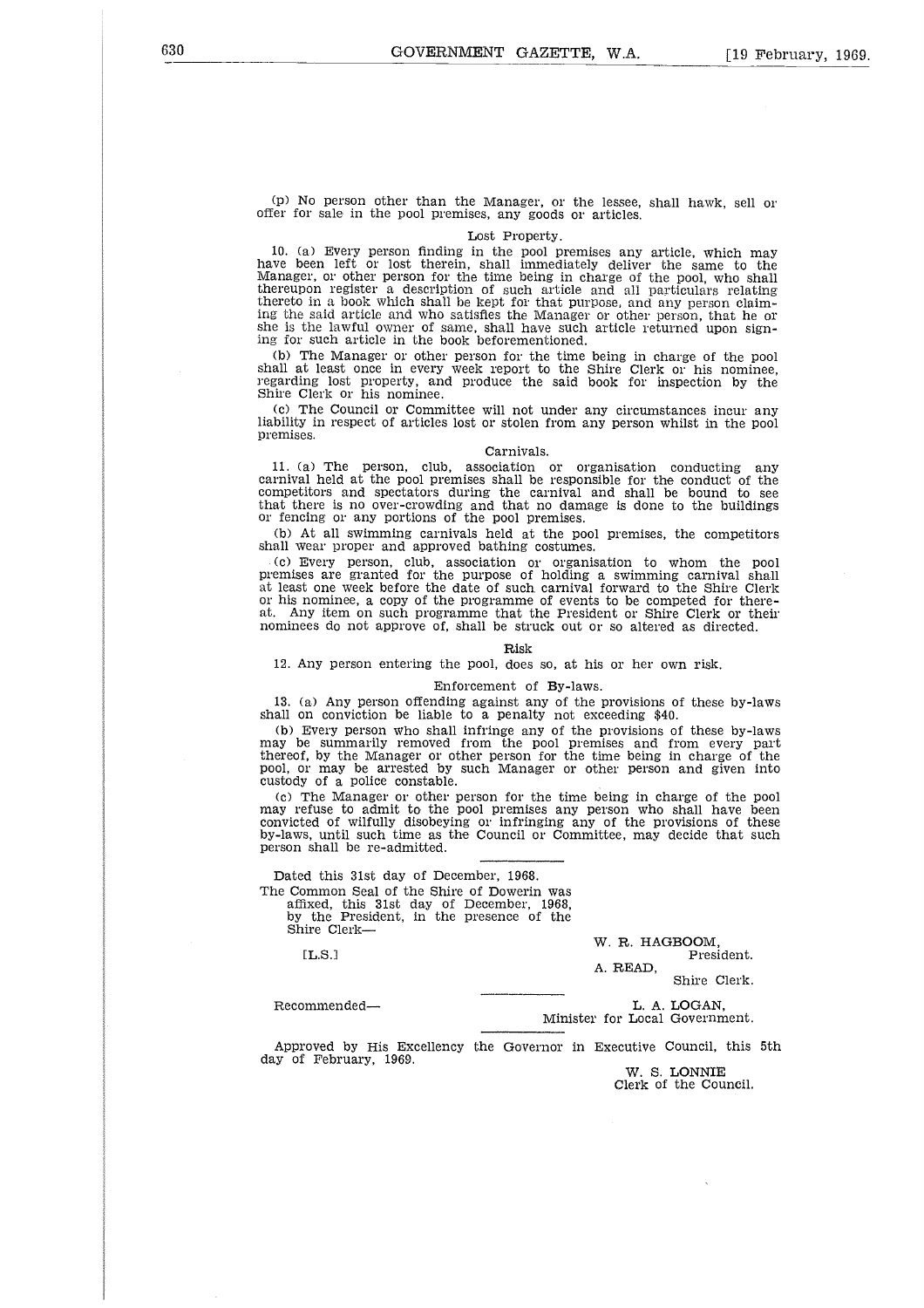### LOCAL GOVERNMENT ACT, 1960-1968. The Municipality of the Shire of Upper Blackwood. By-laws Relating to Sick Leave.

L.G. 49/69.

IN pursuance of the powers conferred upon it by the abovementioned Act and of all the powers enabling it, the Council of the above Municipality hereby resolved on the 20th day of November 1968, to make and submit for confirmation by the Governor the following By-law:

That the employees of the Upper Blackwood Municipal Council shall be permitted to accumulate sick leave to a maximum accumulation of six month's leave and that the date on which such accumulation period shall commence shall be the date on which the employee commenced service with the Council. That the employees of the Upper Blackwood Municipal Council show<br>the distributed to accumulate sick leave to a maximum accumulation of six m<br>we and that the date on which such accumulation period shall com<br>all be the date

Dated the 9th day of January, 1969. The Seal of the Shire of Upper Blackwood was affixed hereto in the presence of

[L.S.]

H. S. ROGERS, President. L. G. AMEY, Shire Clerk.

L. A. LOGAN,<br>Minister for Local Government.

Approved by His Excellency the Governor in Executive Council this 5th day of February, 1969,

W. S. LONNIE, Clerk of the Council.

### LOCAL GOVERNMENT ACT, 1960-1968.

The Municipality of the Shire of Mandurah.

Adoption of Draft Model By-laws relating to Petrol Pumps.

L.G. 991/68.

IN pursuance of the powers conferred upon it by the abovementioned Act and of all other powers enabling it. the Council of the abovementioned Municipality hereby records having resolved on the 17th September, 1968, to adopt without amendment the whole of the Local Government Model By-laws (Petrol Pumps) No. 10 as published in the *Government Gazette* of the 9th March, 1966. eprth: 5 aks smx

The Road Districts (Petrol Pump) By-laws made under the Road Districts Act 1919-1956 which were effective in the municipal district of the Shire of Mandurah as per gazettal inclusion published on the 14th June, 1957, are hereby revoked. The Road Districts (Petrol Pump) By-laws made under the Road<br>
t 1919-1956 which were effective in the municipal district of the<br>
andurah as per gazettal inclusion published on the 14th June, 1<br>
reby revoked.<br>
—————————————

Dated this 9th day of October, 1968. The Common Seal of the Shire of Mandurah was affixed hereto in the presence of

[L.S.]

H. J. SUTTON, President, K. *W.* DONOHOE, Shire Clerk.

Minister for Local Government.

Approved by His Excellency the Governor in Executive Council this 5th day of February, 1969.

W. S. LONNIE, Clerk of the Council.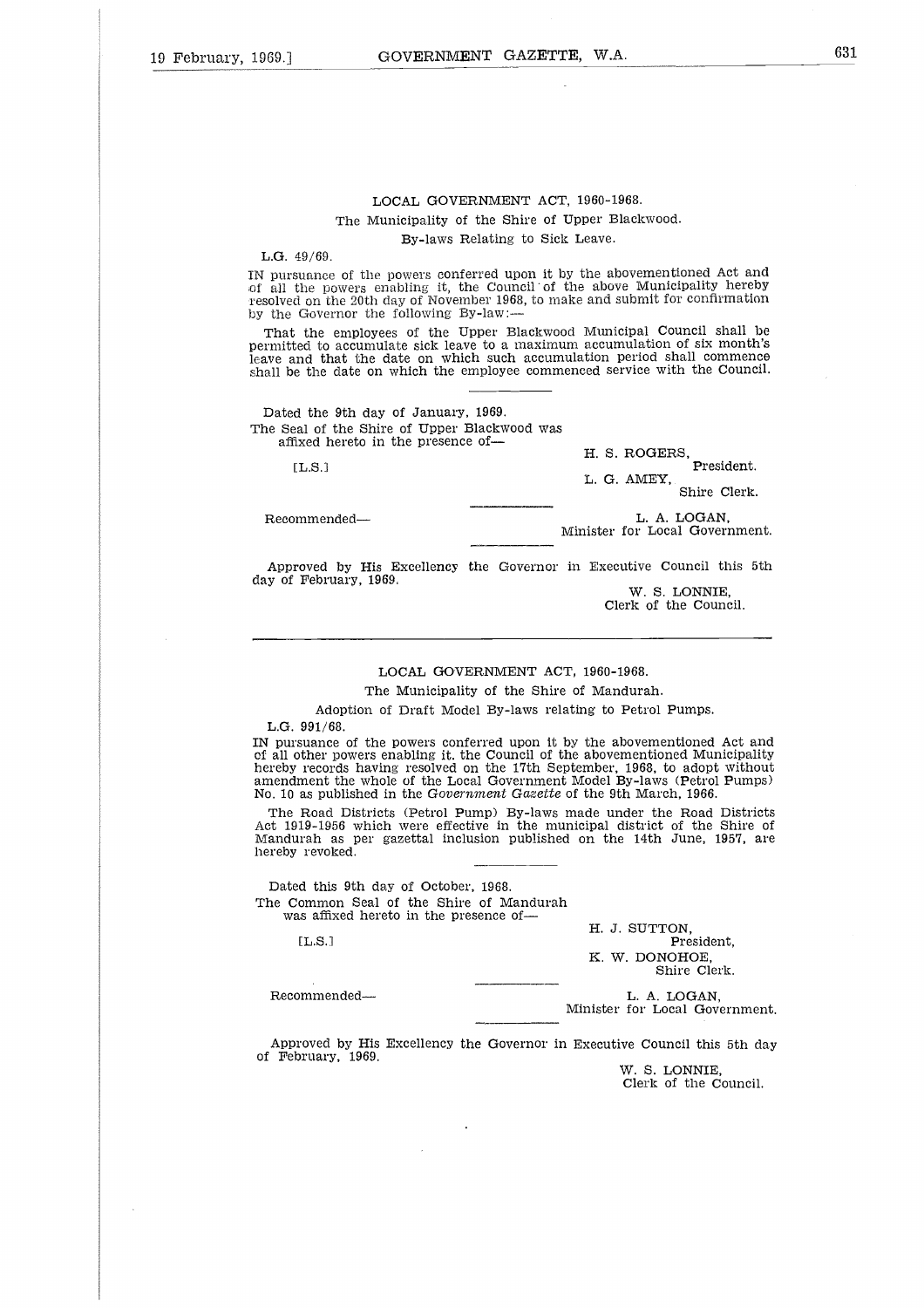### LOCAL GOVERNMENT ACT, 1960-68.

The Municipality of the Shire of Kwinana.

By-law Amending By-laws—Use of Land.

L.G. 590/67D.

IN pursuance of the powers conferred upon it by the abovementioned Act and by all other powers enabling it, the Council of the abovernentioned Municipality hereby records having resolved on the 27th day of November, 1968, to amend the By-laws of the Municipality of Kwinana passed at an Ordinary Meeting of the Council on the 29th day of December, 1955, and published in the *Government Gazette* on 3rd February, 1956, with subsequent amendments, in the following manner:

Tenth Schedule—Kwinana New Town Zone Uses.

(a) For Dwelling Houses—to be added thereto:

Lot M.449; Lot M.604; Lot C.284; Lot C.375.

(b) For Duplex Houses or Flats—to be added thereto: Lot C.178 to C.184 inc.; Lot C.247.

For Duplex Houses or Flats—to be deleted therefrom:

Lot C.187.

(1) For Public Purposes—to be added thereto:

Lot C.187.

For Public Purposes—to be deleted therefrom:

Lot C.178 to C.184 inc.; Lot M.449; Lot M.604; Lot C.284; Lot C.375; Lot C.247.

The Common Seal of the Shire of Kwinana, was affixed hereto in the presence of-

F. G. J. BAKER, President.

 $[L.S.]$ 

F. W. MORGAN, Shire Clerk.

Recommended

L. A. LOGAN, Minister for Local Government.

Approved by His Excellency the Governor in Executive Council this 5th day of February, 1969.

W. S. LONNIE, Clerk of the Council.

### LOCAL GOVERNMENT ACT, 1960-1968.

The Municipality of the Shire of Mingenew.

By-law Relating to the Control of Vehicles Driven on Land which is Vested in or under the Care, Control, or Management of the Shire of Mingenew.

L.G. 68/69.

IN pursuance of the powers conferred upon it by the abovementioned Act and of all other powers enabling it, the Council of the abovementioned Munici-pality hereby records having resolved on the 11th day of December, 1968 to make and submit for confirmation by the Governor the following by-law:

No person shall drive a vehicle or allow a vehicle to be driven upon land which is vested in or is under the care, control- or management of the Shire of Mingenew-

- (a) In parking areas designated as such by means of appropriate signs in such land at a speed exceeding Ten miles per hour, or in a manner inherently dangerous to the public.
- (b) In the Drive-In at a speed exceeding Five miles per hour or in a manner inherently dangerous to the public.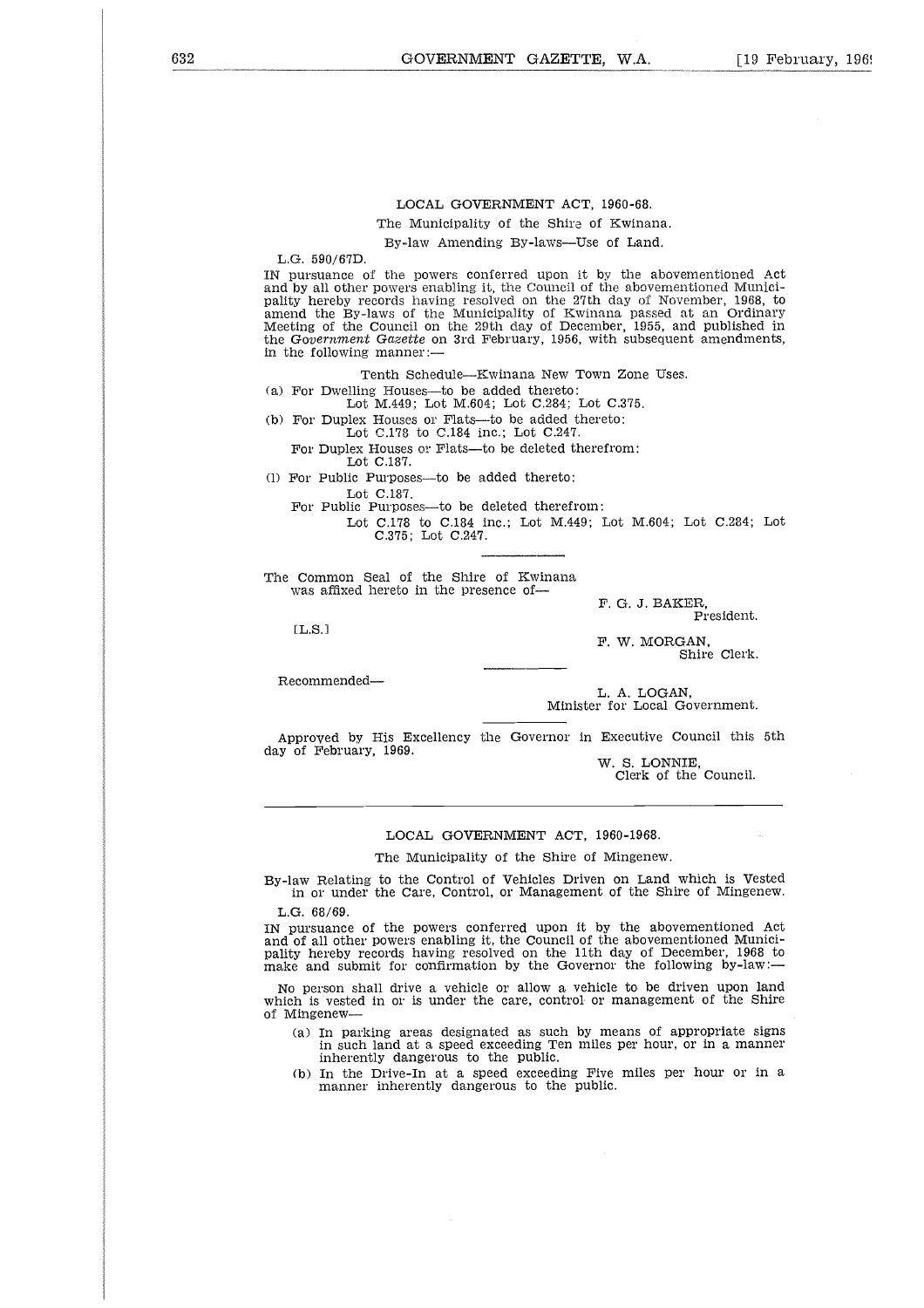(c) In other parts of such land at a speed exceeding Twenty miles per hour or in a manner inherently dangerous to the public.

(d) Penalty—Minimum \$20; Maximum \$100.

Dated this 23rd day of January, 1969. The Common Seal of the Shire of Mingenew was hereto affixed by authority of a resolu-tion of the Council in the presence of-0<br>រះ<br>ន<br>ខ nour or in a manner inherently dangerous to the public.<br>
(d) Penalty—Minimum \$20; Maximum \$100.<br>
Dated this 23rd day of January, 1969.<br>
Recommon Seal of the Shire of Mingenew<br>
was hereto affixed by authority of a resolutio

 $TLS.1$ 

W. C. K. PEARSE, President. G. 0. McCRACKEN, Shire Clerk.

L. A. LOGAN,<br>Minister for Local Government.

Approved by His Excellency the Governor in Executive Council this 5th day of February, 1969.

W. S. LONNIE, Clerk of the Council.

### LOCAL GOVERNMENT ACT, 1960-1968. The Municipality of the Shire of Perth. By-laws relating to Zoning.

L.G. 75/68.

IN pursuance of the powers conferred upon it by the abovementioned Act and of all other powers enabling it, the Council of the abovementioned Municipality hereby records having resolved on the 26th day of November, 1968 to make and submit for confirmation by the Governor the following by-laws: Scarborough. West Coast Highway—Portion of Swan Private Learn 3827 and being the whole control of the abovementioned Act are powers enabling it, the Council of the abovementioned Municipalizeords having resolved on the 26t

The By-laws of the Shire of Perth published in the *Government Gazette* of the 29th June, 1960 are hereby amended in the following manner:

Section 11 of the Fifth Schedule is altered by the addition at the end thereof of the following:

Location 1187 and being part of lot 87 on Hotel. Plan 3827 and being the whole of the land comprised in Certificate of Title Volume 1303, Folio 381.

Dated the 26th day of November, 1968.

The Common Seal of the Shire of Perth was hereunto affixed by authority of a resolu-tion of the Council in the presence ofction<br>there<br>Scar<br>d the<br>d the<br>nommore<br>m of<br>[L.S.]

 $[**L.S.**]$ 

M. STARKE. President,

L. P. KNUCKEY, Shire Clerk,

Recommended

L. A. LOGAN, Minister for Local Government.

Approved by His Excellency the Governor in Executive Council the 5th day of February, 1969.

W. S. LONNIE, Clerk of the Council.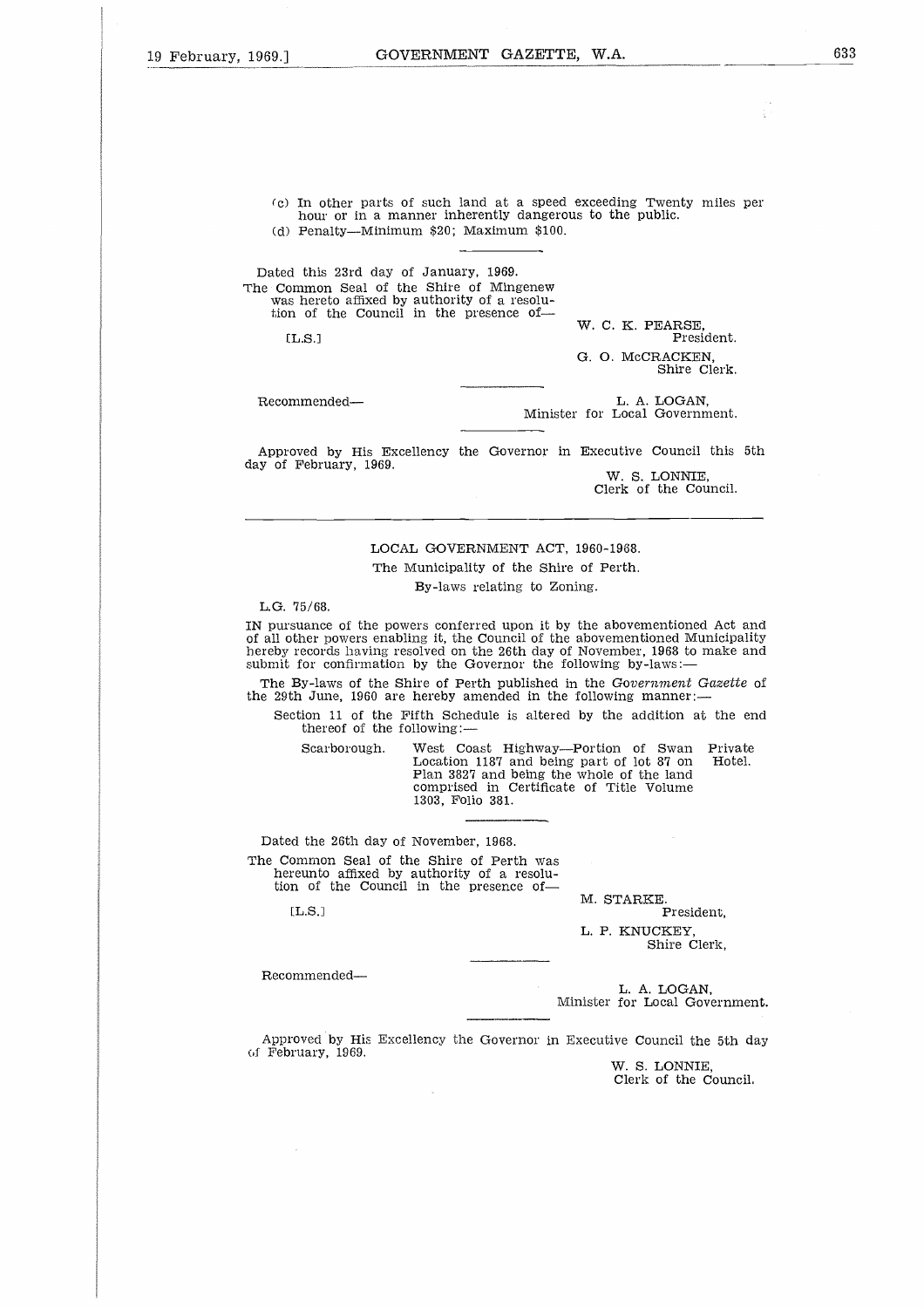### LOCAL GOVERNMENT ACT, 1960-1968. The Municipality of the Shire of Leonora. By-laws Relating to Sick Leave.

L.G. 69/69.

IN pursuance of the powers conferred on it by the abovementioned Act and of all the powers enabling it, the Council of the above Municipality hereby resolved on the 22nd day of October, 1968, to make and submit for confirmation by the Governor the following by-laws:-

That the employees of the Leonora Shire Council shall be permitted to accumulate sick leave to a maximum accumulation of 6 months sick leave, further that any sick leave not taken for the past three years from date of this gazettal shall be credited to the employee and form part of the 6 months maximum accumulation. That the employees of the Leonora Shire Council shall be perm<br>
commulate sick leave to a maximum accumulation of 8 months site<br>
rether that any sick leave not taken for the past three years from dat<br>
zettal shall be credi

Dated this 21st day of January, 1969. The Common Seal of the Shire of Leonora was affixed hereto in the presence of

J. BELL,

President,

P. J. HUGHSON, Shire Clerk.

# L. A. LOGAN,<br>Minister for Local Government.

Approved by His Excellency the Governor in Executive Council this 5th day of February, 1969.

W. S. LONNIE, Clerk of the Council.

### LOCAL GOVERNMENT ACT, 1960-1968. The Municipality of the Shire of Perth. By-laws Relating to Zoning.

L.G. 75/683.

IN pursuance of the powers conferred upon it by the abovementioned Act and of all other powers enabling it, the Council of the abovementioned Municipality hereby records having resolved on the 29th day of October, 1968, to make and submit for confirmation by the Governor the following by-laws:

The By-laws of the Shre of Perth published in the *Government Gazette* of the 29th June, 1960 are hereby amended in the following manner:

Section 12 of the Fifth Schedule is altered by the deletion of the passage "Malcolm Street, southeast corner West Coast Highway—Swan Loca-tion 1152, lots 53 and 54 on Plan 2855",

appearing under the heading Hamersley and by the substitution of the following:

Flora Terrace, southwest corner Castle Street—Swan Location 1152 the land the subject of Diagram 12252 and part of each of lots 9 and 10 on Plan 2680. Flora Terrace, southwest corner Castle Street—Swan Location<br>
land the subject of Diagram 12252 and part of each of lot<br>
10 on Plan 2680.<br>
Dated the 29th day of October, 1968.<br>
ne Common Seal of the Shire of Perth was<br>
here

Dated the 29th day of October, 1968. The Common Seal of the Shire of Perth was hereunto affixed by authority of a resolu-tion of the Council in the presence of: of suitable to the "Mail to the "Mail"<br>"Mail tion"<br>ing ur Te land<br>d the discussion of the set of the set of the set of the set of the set of the set of the set of the set of the set of the set of the set of the set of the

M. STARKE,

President. L. P. KNUCKEY, Shire Clerk.

L. A. LOGAN,<br>Minister for Local Government.

Approved by His Excellency the Governor in Executive Council this 5th day of February, 1969.

W. S. LONNIE, Clerk of the Council.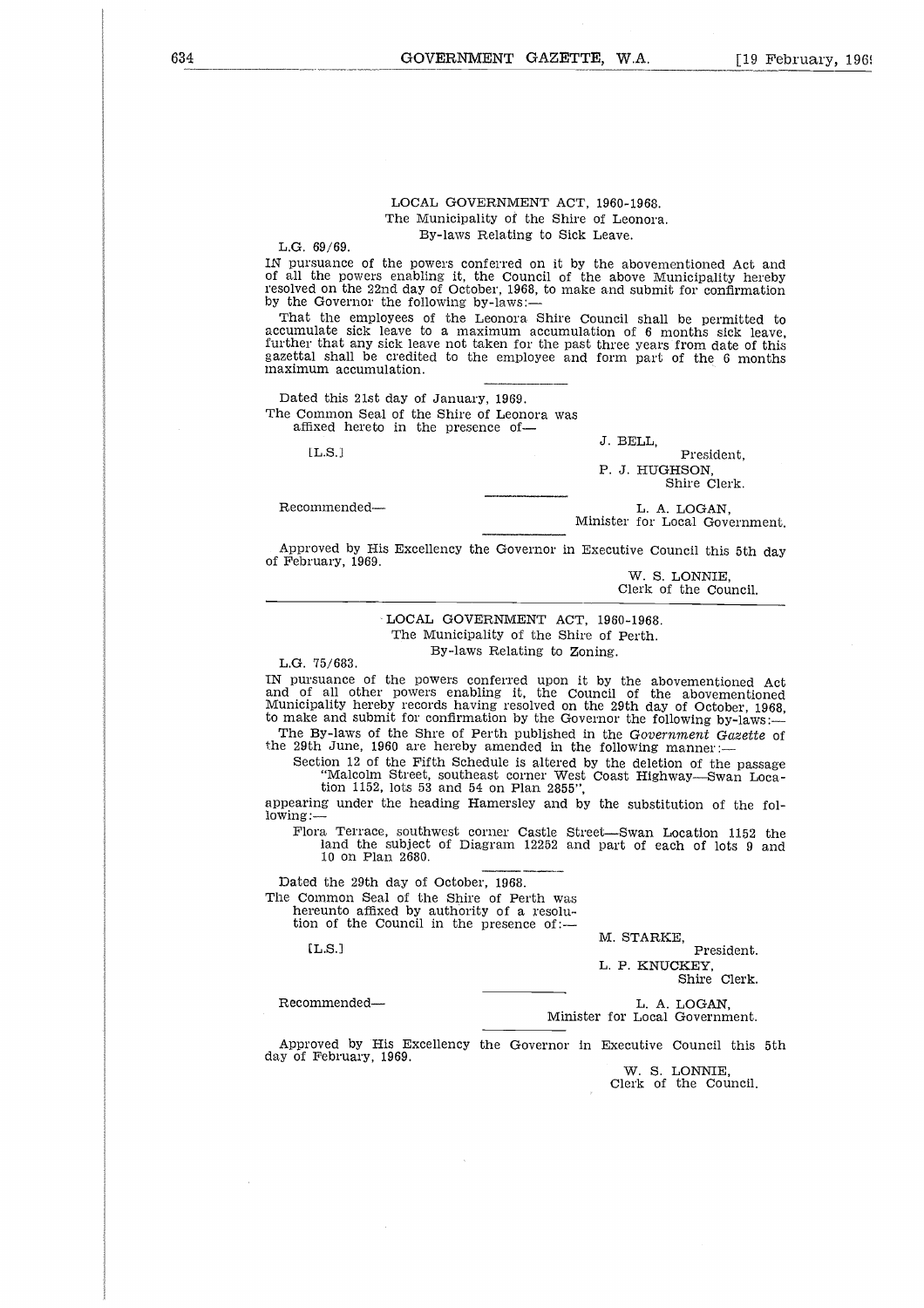### LOCAL GOVERNMENT ACT. 1960-1968. The Municipality of the Shire of Meekatharra. By-laws Relating to Sick Leave.

L.G. 65/69.

IN pursuance of the powers conferred upon it by the abovementioned Act and all the other powers enabling it, the Council of the above Municipality hereby records having resolved on the 18th day of October 1968, to make and submit for confirmation by the Governor the following by-laws:

That the employees of the Shire of Meekatharra shall be permitted to accumulate sick leave to a maximum accumulation of 6 months sick leave, furthermore, any sick leave not taken from the 1st day of July, 1968, from the date of this gazettal shall be credited to the employee and and shall form part of the 6 months maximum accumulation. ・・・mは「scengeng」 scengeng scengeng scengeng scengeng scengeng scengeng scengeng scengeng scengeng sc Example and sick leave to a maximum accumulation of 6 months sick thermore, any sick leave not taken from the 1st day of July, 1968, for the 6 months maximum accumulation.<br>
Lead this gazettal shall be credited to the emplo

Dated this 11th day of January, 1969. The Common Seal of the Shire of Meekatharra was affixed hereto in the presence of

 $[T.S.1$ 

M. WHITE, President,

P. FOOT, Shire Clerk.

Minister for Local Government.

Approved by His Excellency the Governor in Executive Council this 5th day of February, 1969.

W. S. LONNIE. Clerk of the Council

### LOCAL GOVERNMENT ACT. 1960-1968.

The Municipality of the Shire of Meekatharra.

Adoption of Draft Model by-laws relating to (Storage of Inflammable Liquids) No. 12.

L.G. 64/69.

IN pursuance of the powers conferred upon it by the abovementioned Act, the Council of the abovementioned Municipality hereby records having resolved, on the 15th day of November, 1968, to adopt such of the Draft Model By-laws as' published in the *Government Gazette* of the 29th day of May 1963, and amendments thereto, as published in the *Government Gazette* on the 31st day of March 1965, as are here set out: Draft Model By-laws (Storage of Inflammable Liquids) No. 12.—The whole of the By-law.  $64/69$ .<br>
suance<br>
1 of the din 1<br>
15th din 1<br>
theret<br>
1965,  $\frac{1}{100}$ ,  $\frac{1}{100}$ <br>
1 this<br>
1 this<br>
1 this<br>
1 fix<br>
1 fix<br>
1 fix<br>
1 fix<br>
1 fix<br>
1 fix<br>
1 fix<br>
1 fix<br>
1 fix<br>
1 fix<br>
1 fix<br>
1 fix<br>
1 fix<br>
1 fix<br>
1 fix<br>
1 fix<br>

Dated this 11th day of January, 1969. The Common Seal of the Shire of Meekatharra was affixed hereto in the presence of-

 $IL.S.1$ 

M. WHITE, President, P. FOOT, Shire Clerk.

Recommended

L. A. LOGAN, Minister for Local Government.

Approved by His Excellency the Governor in Executive Council this 5th day of February, 1969.

*W.* S. LONNIE. Clerk of the Council. 635